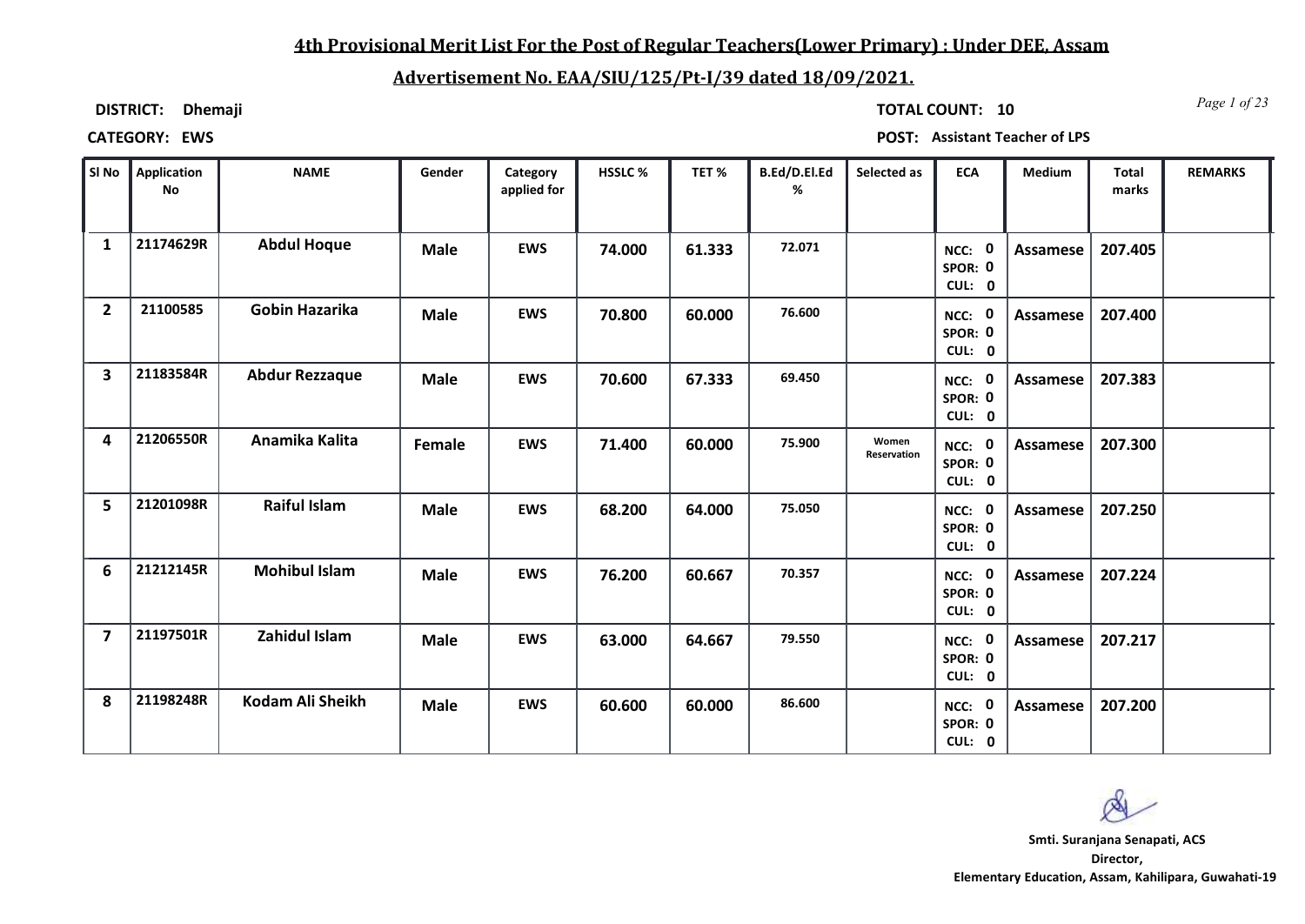**DISTRICT: Dhemaji**

**CATEGORY: EWS POST: Assistant Teacher of LPS**

| SI No | Application<br>No | <b>NAME</b>               | Gender | Category<br>applied for | <b>HSSLC %</b> | TET %  | <b>B.Ed/D.El.Ed</b><br>% | Selected as          | <b>ECA</b>                  | <b>Medium</b> | <b>Total</b><br>marks | <b>REMARKS</b> |
|-------|-------------------|---------------------------|--------|-------------------------|----------------|--------|--------------------------|----------------------|-----------------------------|---------------|-----------------------|----------------|
| 9     | 21209289R         | <b>Chandrama Patowary</b> | Female | <b>EWS</b>              | 73.400         | 62.667 | 70.929                   | Women<br>Reservation | NCC: 0<br>SPOR: 0<br>CUL: 0 | Assamese      | 206.995               |                |
| 10    | 21176341R         | <b>Banesa Khatun</b>      | Female | <b>EWS</b>              | 74.200         | 62.000 | 70.786                   | Women<br>Reservation | NCC: 0<br>SPOR: 0<br>CUL: 0 | Assamese      | 206.986               |                |

 $\infty$ 

**Director, Elementary Education, Assam, Kahilipara, Guwahati-19 Smti. Suranjana Senapati, ACS**

*Page 2 of 23* **TOTAL COUNT: 10**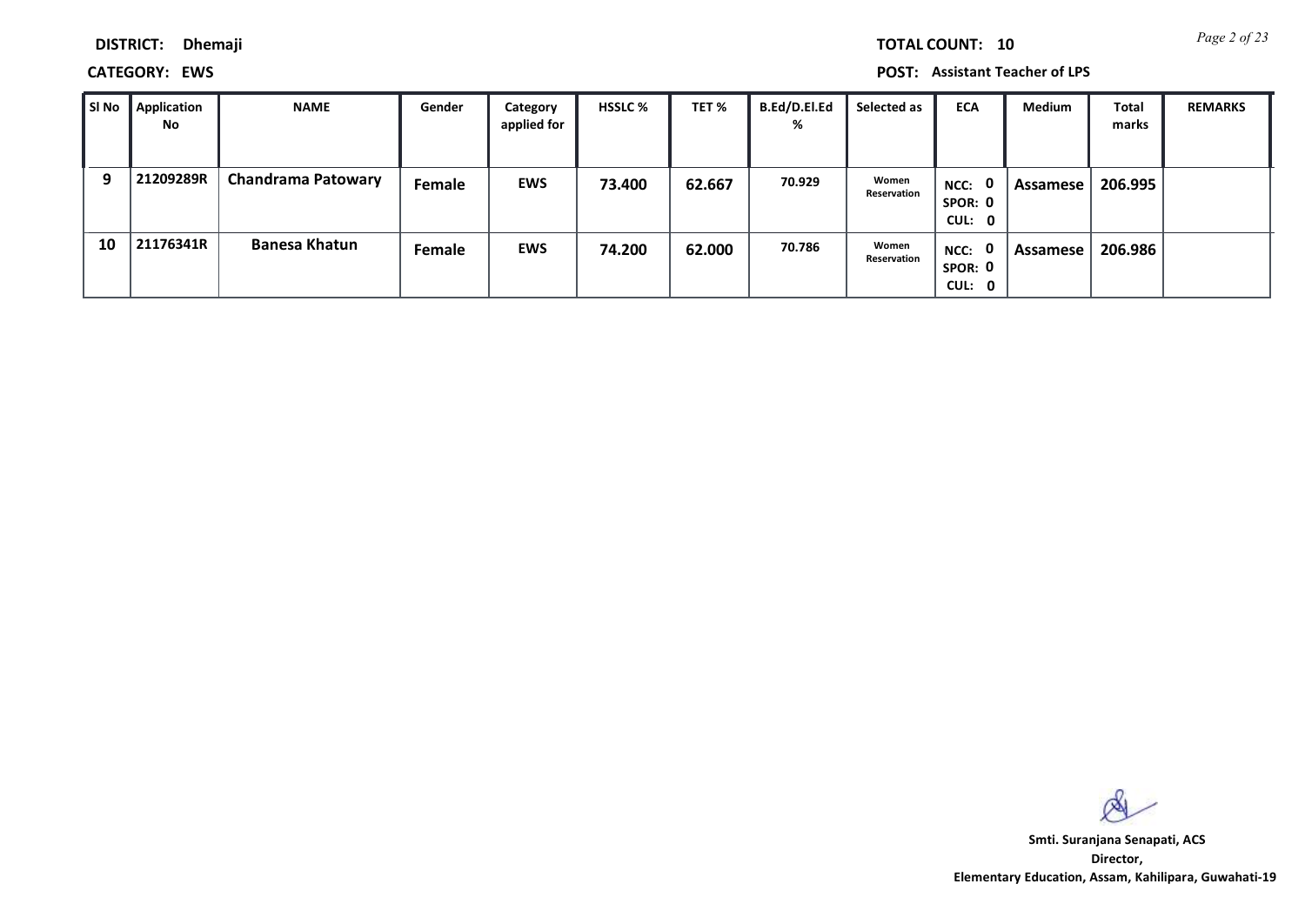| <b>TOTAL COUNT:</b> |  | 1 |
|---------------------|--|---|
|                     |  |   |

### **DISTRICT: Dhemaji**

### **CATEGORY: OBC/MOBC POST: Assistant Teacher of LPS**

| SI No                   | <b>Application</b><br>$\mathop{\mathsf{No}}$ | <b>NAME</b>                              | Gender      | Category<br>applied for | HSSLC % | TET %  | B.Ed/D.El.Ed<br>% | Selected as          | <b>ECA</b>                          | <b>Medium</b>   | <b>Total</b><br>marks | <b>REMARKS</b> |
|-------------------------|----------------------------------------------|------------------------------------------|-------------|-------------------------|---------|--------|-------------------|----------------------|-------------------------------------|-----------------|-----------------------|----------------|
| $\mathbf{1}$            | 21192013R                                    | Ajanta Gogoi                             | Female      | OBC/MOBC                | 80.200  | 59.333 | 78.850            | Women<br>Reservation | NCC: 0<br>SPOR: 0<br>CUL: 0         | <b>Assamese</b> | 218.383               |                |
| $\mathbf{2}$            | 21190253R                                    | Damboru Borgohain                        | <b>Male</b> | OBC/MOBC                | 80.000  | 56.667 | 80.750            |                      | NCC: 0<br>SPOR: 0<br>CUL: 0         | Assamese        | 217.417               |                |
| 3                       | 21176439R                                    | <b>Bandana Devi</b>                      | Female      | OBC/MOBC                | 80.400  | 55.333 | 81.100            | Women<br>Reservation | NCC: 0<br>SPOR: 0<br>CUL: 0         | <b>Assamese</b> | 216.833               |                |
| 4                       | 21191036R                                    | <b>Bitu Borah</b>                        | <b>Male</b> | OBC/MOBC                | 73.800  | 59.333 | 81.850            |                      | NCC: 0<br>SPOR: 0<br>CUL: 0         | <b>Assamese</b> | 214.983               |                |
| 5                       | 21188397R                                    | <b>Pulumoni Dutta</b>                    | Female      | OBC/MOBC                | 66.400  | 58.000 | 86.900            | Women<br>Reservation | NCC: 0<br>SPOR: 0<br>CUL: 0         | Assamese        | 211.300               |                |
| 6                       | 21185376R                                    | Minakshi Kalita                          | Female      | OBC/MOBC                | 73.200  | 59.333 | 77.850            | Women<br>Reservation | NCC: 0<br>SPOR: 0<br>CUL: 0         | <b>Assamese</b> | 210.383               |                |
| $\overline{\mathbf{z}}$ | 21187960R                                    | <b>Krishnakanta</b><br><b>Buragohain</b> | Male        | OBC/MOBC                | 74.600  | 58.667 | 76.700            |                      | NCC: 0<br>SPOR: 0<br>CUL: 0         | <b>Assamese</b> | 209.967               |                |
| 8                       | 21174080R                                    | <b>Bornali Changmai</b>                  | Female      | OBC/MOBC                | 60.600  | 56.000 | 82.000            | Women<br>Reservation | <b>NCC: 10</b><br>SPOR: 0<br>CUL: 0 | Assamese        | 208.600               |                |
| 9                       | 21168377R                                    | Debika Saikia                            | Female      | OBC/MOBC                | 75.000  | 58.000 | 75.600            |                      | NCC: 0<br>SPOR: 0<br>CUL: 0         | Assamese        | 208.600               |                |

 $\infty$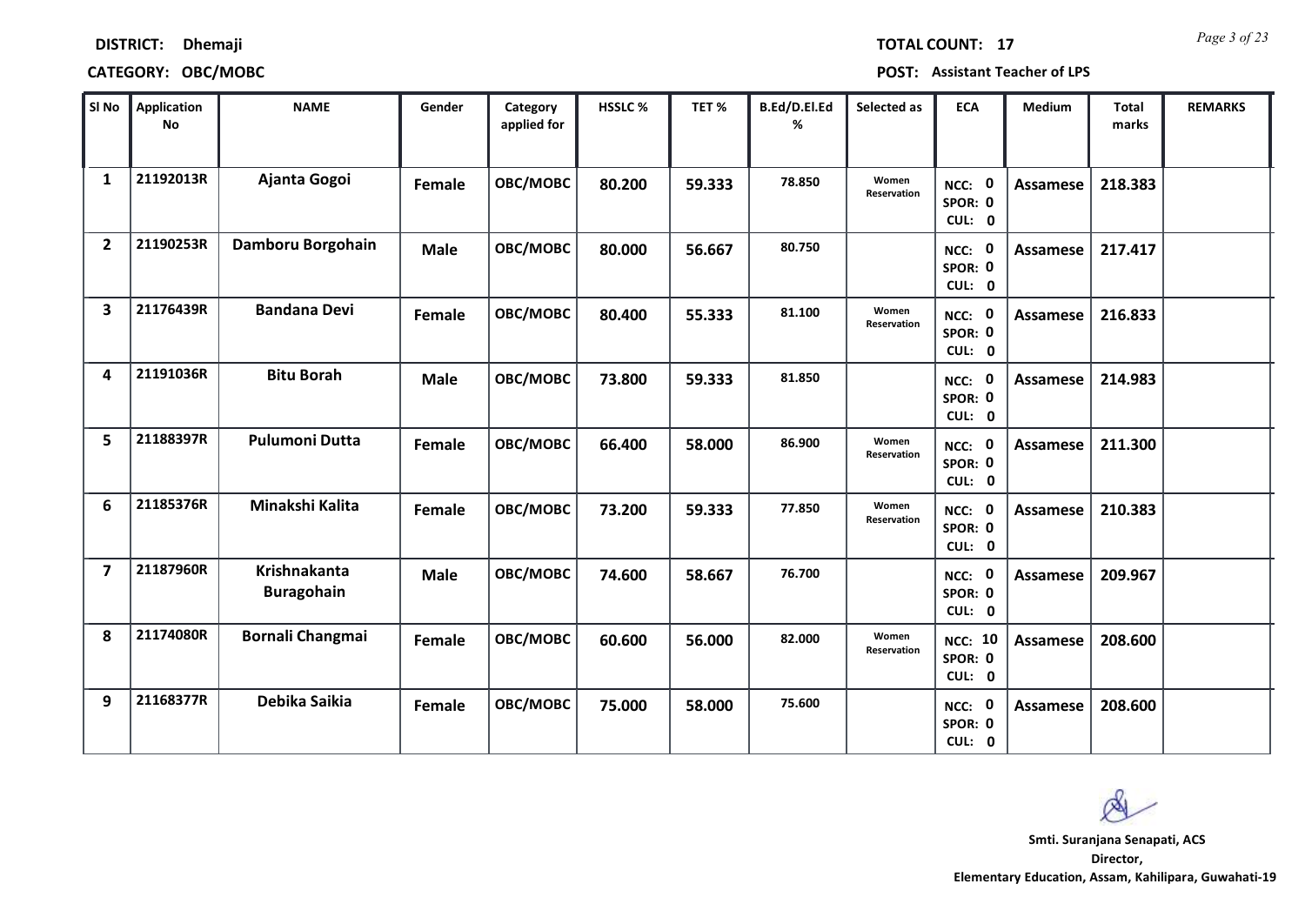### **CATEGORY: OBC/MOBC POST: Assistant Teacher of LPS**

**DISTRICT: Dhemaji**

*Page 4 of 23* **TOTAL COUNT: 17**

| SI No | <b>Application</b><br><b>No</b> | <b>NAME</b>              | Gender | Category<br>applied for | HSSLC % | TET%   | B.Ed/D.El.Ed<br>% | Selected as | <b>ECA</b>                         | <b>Medium</b>   | <b>Total</b><br>marks | <b>REMARKS</b> |
|-------|---------------------------------|--------------------------|--------|-------------------------|---------|--------|-------------------|-------------|------------------------------------|-----------------|-----------------------|----------------|
| 10    | 21171551R                       | Sangita Bharali          | Female | OBC/MOBC                | 78.800  | 56.667 | 72.778            |             | NCC: 0<br>SPOR: 0<br>CUL: 0        | <b>Assamese</b> | 208.244               |                |
| 11    | 21194093R                       | <b>Rinikha Dutta</b>     | Female | OBC/MOBC                | 76.400  | 55.333 | 76.400            |             | NCC: 0<br>SPOR: 0<br>CUL: 0        | <b>Assamese</b> | 208.133               |                |
| 12    | 21189110R                       | Jimi Gogoi               | Female | OBC/MOBC                | 72.200  | 57.333 | 78.550            |             | NCC: 0<br>SPOR: 0<br>CUL: 0        | Assamese        | 208.083               |                |
| 13    | 21171309R                       | Chitralekha Gogoi        | Female | OBC/MOBC                | 64.800  | 58.667 | 84.500            |             | <b>NCC: 0</b><br>SPOR: 0<br>CUL: 0 | <b>Assamese</b> | 207.967               |                |
| 14    | 21185623R                       | Biplabi Rajkonwar        | Female | OBC/MOBC                | 79.600  | 56.000 | 72.111            |             | NCC: 0<br>SPOR: 0<br>CUL: 0        | Assamese        | 207.711               |                |
| 15    | 21170616R                       | Sumpi Chetia             | Female | OBC/MOBC                | 75.000  | 60.000 | 72.500            |             | NCC: 0<br>SPOR: 0<br>CUL: 0        | <b>Assamese</b> | 207.500               |                |
| 16    | 21118329                        | <b>Sumitra Khatanier</b> | Female | OBC/MOBC                | 72.000  | 55.333 | 80.050            |             | NCC: 0<br>SPOR: 0<br>CUL: 0        | <b>Assamese</b> | 207.383               |                |
| 17    | 21210677R                       | <b>Daisy Neog</b>        | Female | OBC/MOBC                | 74.200  | 58.667 | 74.143            |             | NCC: 0<br>SPOR: 0<br>CUL: 0        | Assamese        | 207.010               |                |

 $\infty$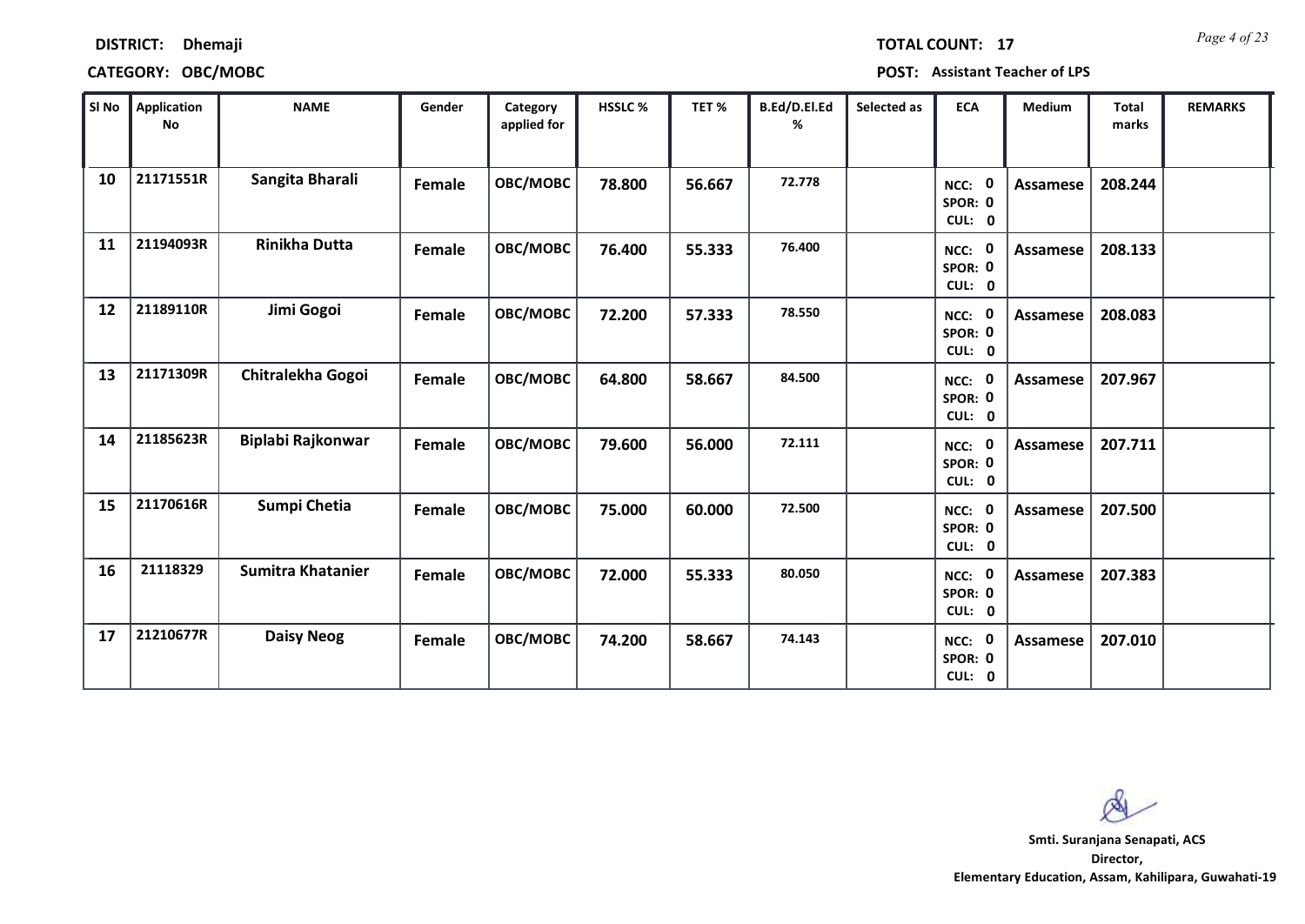| <b>Dhemaji</b> |  |
|----------------|--|
|                |  |

**DISTRICT:** 

*Page 5 of 23* **TOTAL COUNT: 5**

| SI No                   | Application<br>No | <b>NAME</b>                       | Gender      | Category<br>applied for | <b>HSSLC %</b> | TET %  | B.Ed/D.El.Ed<br>% | Selected as          | <b>ECA</b>                   | <b>Medium</b> | <b>Total</b><br>marks | <b>REMARKS</b>                |
|-------------------------|-------------------|-----------------------------------|-------------|-------------------------|----------------|--------|-------------------|----------------------|------------------------------|---------------|-----------------------|-------------------------------|
| 1                       | 21199783R         | <b>Sayed Shahnewajul</b><br>Islam | <b>Male</b> | <b>UR</b><br>PwD        | 66.600         | 58.000 | 72.300            |                      | NCC:<br>SPOR: 0<br>CUL: 0    | Assamese      | 196.900               | <b>PwD</b><br><b>Withheld</b> |
| $\overline{2}$          | 21113878          | <b>Rebati Tayung</b>              | Female      | <b>STP</b><br>PwD       | 50.400         | 62.000 | 74.000            | Women<br>Reservation | $NCC$ :<br>SPOR: 0<br>CUL: 0 | Assamese      | 186.400               | <b>PwD</b><br>Withheld        |
| $\overline{\mathbf{3}}$ | 21208753R         | <b>Idrish Ali</b>                 | <b>Male</b> | <b>EWS</b><br>PwD       | 53.400         | 64.667 | 67.050            |                      | NCC:<br>SPOR: 0<br>CUL: 0    | Assamese      | 185.117               | <b>PwD</b><br>Withheld        |
| 4                       | 21208325R         | Rupjyoti Doley                    | <b>Male</b> | <b>STP</b><br>PwD       | 54.800         | 58.000 | 65.500            |                      | NCC:<br>SPOR: 0<br>CUL: 0    | Assamese      | 178.300               | <b>PwD</b><br>Withheld        |
| 5                       | 21108793          | <b>Madhav Das</b>                 | <b>Male</b> | <b>SC</b><br>PwD        | 45.000         | 55.333 | 72.071            |                      | NCC:<br>SPOR: 0<br>CUL: 0    | Assamese      | 172.405               | <b>PwD</b><br>Withheld        |

 $\infty$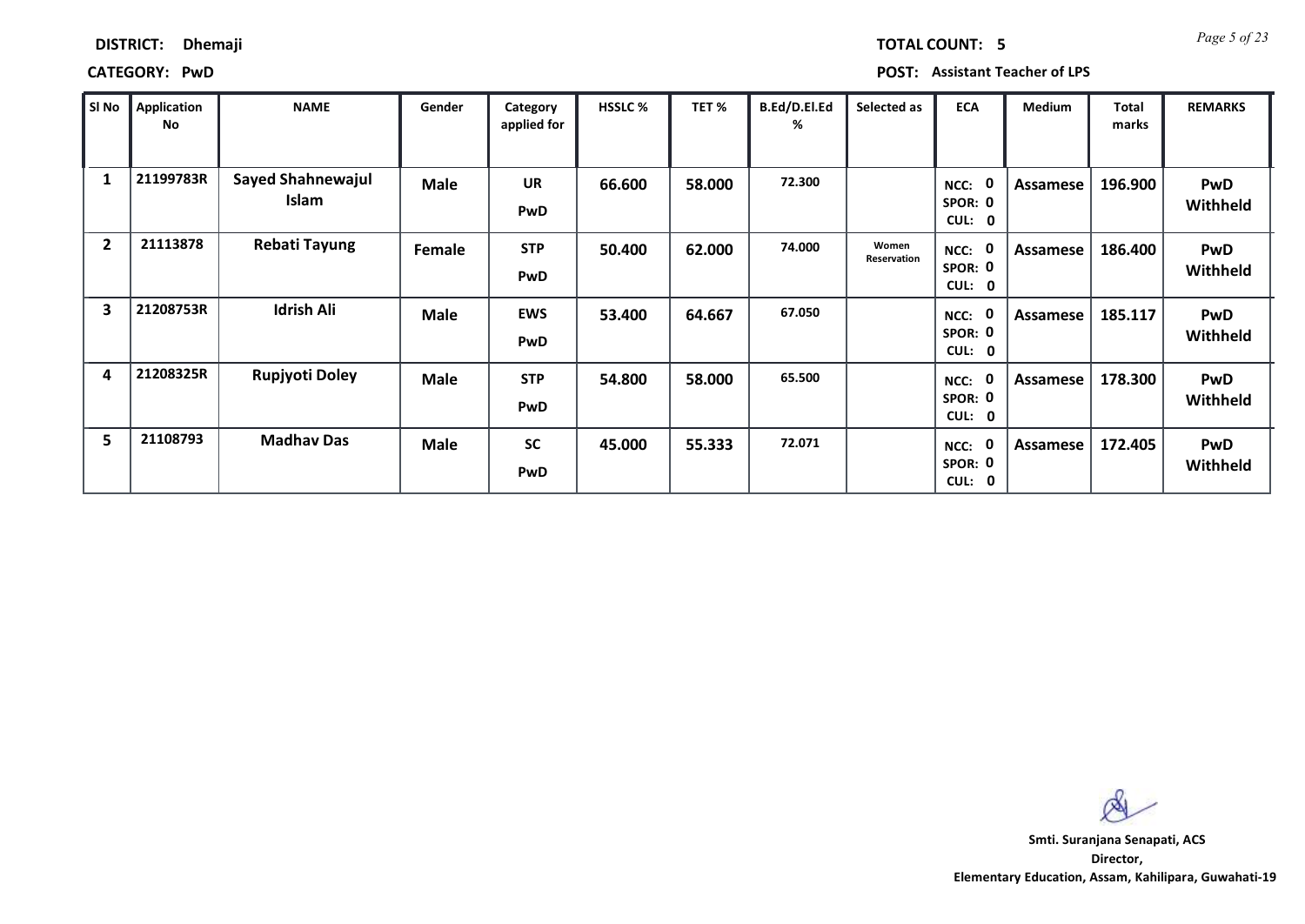| <b>DISTRICT:</b> | Dhemaji |
|------------------|---------|
|------------------|---------|

*Page 6 of 23* **TOTAL COUNT: 16**

| SI No                   | <b>Application</b><br>No | <b>NAME</b>            | Gender      | Category<br>applied for | <b>HSSLC %</b> | TET %  | B.Ed/D.El.Ed<br>% | Selected as          | <b>ECA</b>                  | <b>Medium</b>   | <b>Total</b><br>marks | <b>REMARKS</b> |
|-------------------------|--------------------------|------------------------|-------------|-------------------------|----------------|--------|-------------------|----------------------|-----------------------------|-----------------|-----------------------|----------------|
| $\mathbf{1}$            | 21177871R                | <b>Dipa Das</b>        | Female      | <b>SC</b>               | 69.400         | 65.333 | 72.350            | Women<br>Reservation | NCC: 0<br>SPOR: 0<br>CUL: 0 | Assamese        | 207.083               |                |
| $\overline{2}$          | 21170885R                | Jayanta Pathak         | <b>Male</b> | <b>SC</b>               | 64.200         | 63.333 | 74.100            |                      | NCC: 0<br>SPOR: 0<br>CUL: 0 | <b>Assamese</b> | 201.633               |                |
| $\overline{\mathbf{3}}$ | 21175421R                | Sikhamoni Das          | Female      | <b>SC</b>               | 63.400         | 63.333 | 74.750            | Women<br>Reservation | NCC: 0<br>SPOR: 0<br>CUL: 0 | <b>Assamese</b> | 201.483               |                |
| 4                       | 21208596R                | <b>Bhabani Saikia</b>  | Female      | <b>SC</b>               | 68.600         | 62.667 | 69.650            | Women<br>Reservation | NCC: 0<br>SPOR: 0<br>CUL: 0 | Assamese        | 200.917               |                |
| 5                       | 21191823R                | <b>Arjun Das</b>       | <b>Male</b> | <b>SC</b>               | 67.400         | 62.667 | 70.714            |                      | NCC: 0<br>SPOR: 0<br>CUL: 0 | Assamese        | 200.781               |                |
| 6                       | 21190112R                | <b>Shibu Mohan Roy</b> | <b>Male</b> | <b>SC</b>               | 64.400         | 64.000 | 72.150            |                      | NCC: 0<br>SPOR: 0<br>CUL: 0 | Assamese        | 200.550               |                |
| $\overline{\mathbf{z}}$ | 21168794R                | <b>Tutumoni Das</b>    | Female      | <b>SC</b>               | 62.400         | 65.333 | 72.786            | Women<br>Reservation | NCC: 0<br>SPOR: 0<br>CUL: 0 | Assamese        | 200.519               |                |
| 8                       | 21168034R                | Paban Hira             | <b>Male</b> | <b>SC</b>               | 74.200         | 55.333 | 70.214            |                      | NCC: 0<br>SPOR: 0<br>CUL: 0 | <b>Assamese</b> | 199.748               |                |
| 9                       | 21118206                 | <b>Upen Das</b>        | <b>Male</b> | <b>SC</b>               | 63.800         | 61.333 | 74.500            |                      | NCC: 0<br>SPOR: 0<br>CUL: 0 | Assamese        | 199.633               |                |

 $\infty$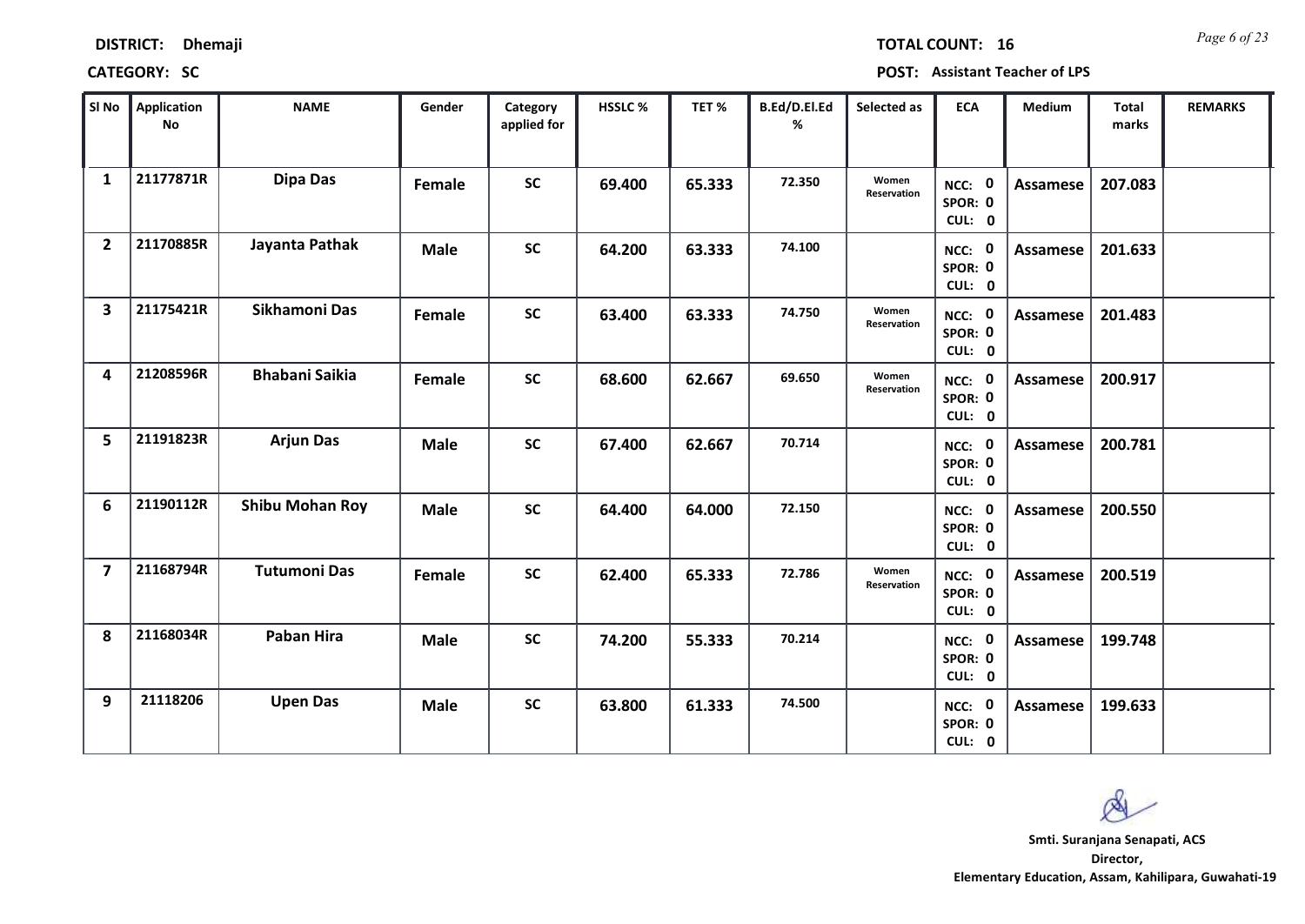| <b>DISTRICT:</b> | Dhemaji |
|------------------|---------|
|------------------|---------|

*Page 7 of 23* **TOTAL COUNT: 16**

**CATEGORY: SC POST: Assistant Teacher of LPS**

| SI No | Application<br>No | <b>NAME</b>           | Gender      | Category<br>applied for | HSSLC% | TET %  | B.Ed/D.El.Ed<br>% | Selected as          | <b>ECA</b>                       | Medium          | <b>Total</b><br>marks | <b>REMARKS</b> |
|-------|-------------------|-----------------------|-------------|-------------------------|--------|--------|-------------------|----------------------|----------------------------------|-----------------|-----------------------|----------------|
| 10    | 21204162R         | Jayanta Biswas        | <b>Male</b> | <b>SC</b>               | 59.400 | 63.333 | 76.550            |                      | - 0<br>NCC:<br>SPOR: 0<br>CUL: 0 | Assamese        | 199.283               |                |
| 11    | 21175502R         | <b>Arup Das</b>       | <b>Male</b> | <b>SC</b>               | 63.800 | 56.667 | 78.550            |                      | NCC:<br>- 0<br>SPOR: 0<br>CUL: 0 | Assamese        | 199.017               |                |
| 12    | 21184238R         | Nondita Randhani      | Female      | <b>SC</b>               | 71.600 | 56.667 | 70.450            | Women<br>Reservation | NCC: 0<br>SPOR: 0<br>CUL: 0      | Assamese        | 198.717               |                |
| 13    | 21187164R         | <b>Nilutpal Das</b>   | <b>Male</b> | SC                      | 59.000 | 63.333 | 76.350            |                      | - 0<br>NCC:<br>SPOR: 0<br>CUL: 0 | Assamese        | 198.683               |                |
| 14    | 21169843R         | Suborna Sutradhar     | Female      | <b>SC</b>               | 69.600 | 60.667 | 68.100            |                      | 0<br>NCC:<br>SPOR: 0<br>CUL: 0   | <b>Assamese</b> | 198.367               |                |
| 15    | 21175643R         | <b>Rinku Moni Das</b> | Female      | <b>SC</b>               | 57.200 | 61.333 | 79.400            |                      | NCC: 0<br>SPOR: 0<br>CUL: 0      | Assamese        | 197.933               |                |
| 16    | 21167315R         | <b>Bijoy Thakur</b>   | <b>Male</b> | <b>SC</b>               | 59.600 | 65.333 | 72.800            |                      | 0<br>NCC:<br>SPOR: 0<br>CUL: 0   | Assamese        | 197.733               |                |

 $\infty$ 

**Director, Elementary Education, Assam, Kahilipara, Guwahati-19 Smti. Suranjana Senapati, ACS**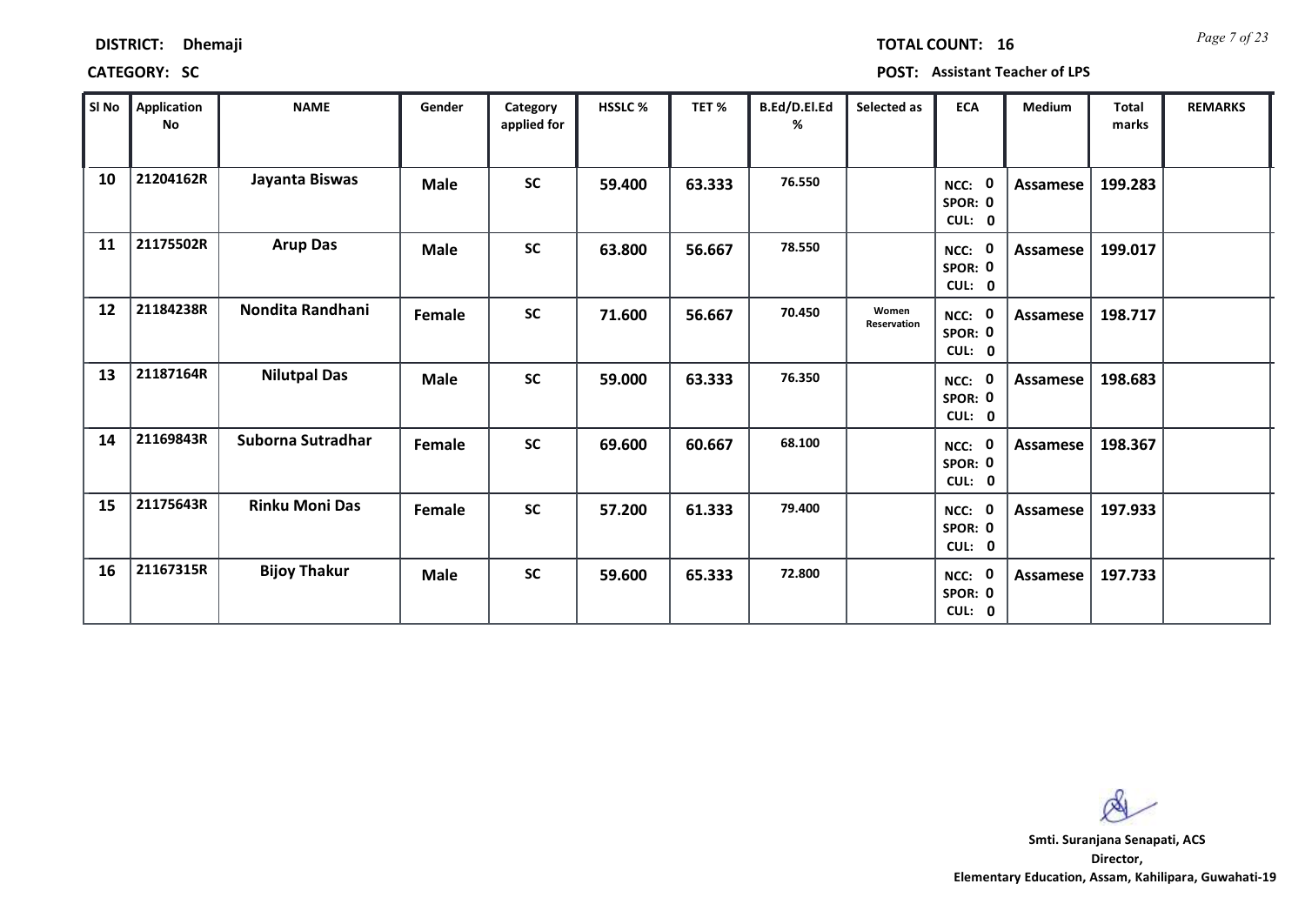| <b>DISTRICT:</b> | <b>Dhemaji</b> |
|------------------|----------------|
|------------------|----------------|

*Page 8 of 23* **TOTAL COUNT: 29**

| SI No                   | Application<br>No | <b>NAME</b>                             | Gender      | Category<br>applied for | HSSLC % | TET%   | B.Ed/D.El.Ed<br>% | Selected as                 | <b>ECA</b>                  | <b>Medium</b> | <b>Total</b><br>marks | <b>REMARKS</b> |
|-------------------------|-------------------|-----------------------------------------|-------------|-------------------------|---------|--------|-------------------|-----------------------------|-----------------------------|---------------|-----------------------|----------------|
| $\mathbf{1}$            | 21194694R         | <b>Lebendra Basumatary</b>              | <b>Male</b> | <b>STP</b>              | 76.400  | 75.333 | 75.700            |                             | NCC: 0<br>SPOR: 0<br>CUL: 0 | <b>Bodo</b>   | 227.433               |                |
| $\overline{2}$          | 21168104R         | <b>Dawkhw Basumatary</b>                | <b>Male</b> | <b>STP</b>              | 65.400  | 67.333 | 70.429            |                             | NCC: 0<br>SPOR: 0<br>CUL: 0 | <b>Bodo</b>   | 203.162               |                |
| $\overline{\mathbf{3}}$ | 21179736R         | <b>Kriti Deepa</b><br><b>Basumatary</b> | Female      | <b>STP</b>              | 70.400  | 58.000 | 74.700            | Women<br>Reservation        | NCC: 0<br>SPOR: 0<br>CUL: 0 | <b>Bodo</b>   | 203.100               |                |
| 4                       | 21169731R         | <b>Rwirubsona Narzary</b>               | Female      | <b>STP</b>              | 70.600  | 58.000 | 74.450            | Women<br><b>Reservation</b> | NCC: 0<br>SPOR: 0<br>CUL: 0 | <b>Bodo</b>   | 203.050               |                |
| 5                       | 21180136R         | Aruna Rani<br><b>Basumatary</b>         | Female      | <b>STP</b>              | 69.400  | 64.000 | 69.357            | Women<br>Reservation        | NCC: 0<br>SPOR: 0<br>CUL: 0 | <b>Bodo</b>   | 202.757               |                |
| 6                       | 21194616R         | <b>Swmdwn Mushahary</b>                 | <b>Male</b> | <b>STP</b>              | 71.800  | 66.667 | 64.214            |                             | NCC: 0<br>SPOR: 0<br>CUL: 0 | <b>Bodo</b>   | 202.681               |                |
| $\overline{7}$          | 21206197R         | Dwithun Islary                          | <b>Male</b> | <b>STP</b>              | 59.600  | 64.000 | 78.900            |                             | NCC: 0<br>SPOR: 0<br>CUL: 0 | <b>Bodo</b>   | 202.500               |                |
| 8                       | 21171874R         | <b>Lily Basumatary</b>                  | Female      | <b>STP</b>              | 64.200  | 56.667 | 81.400            | Women<br>Reservation        | NCC: 0<br>SPOR: 0<br>CUL: 0 | <b>Bodo</b>   | 202.267               |                |
| 9                       | 21180656R         | <b>Gakul Daimari</b>                    | <b>Male</b> | <b>STP</b>              | 63.000  | 64.667 | 73.750            |                             | NCC: 0<br>SPOR: 0<br>CUL: 0 | <b>Bodo</b>   | 201.417               |                |

 $\infty$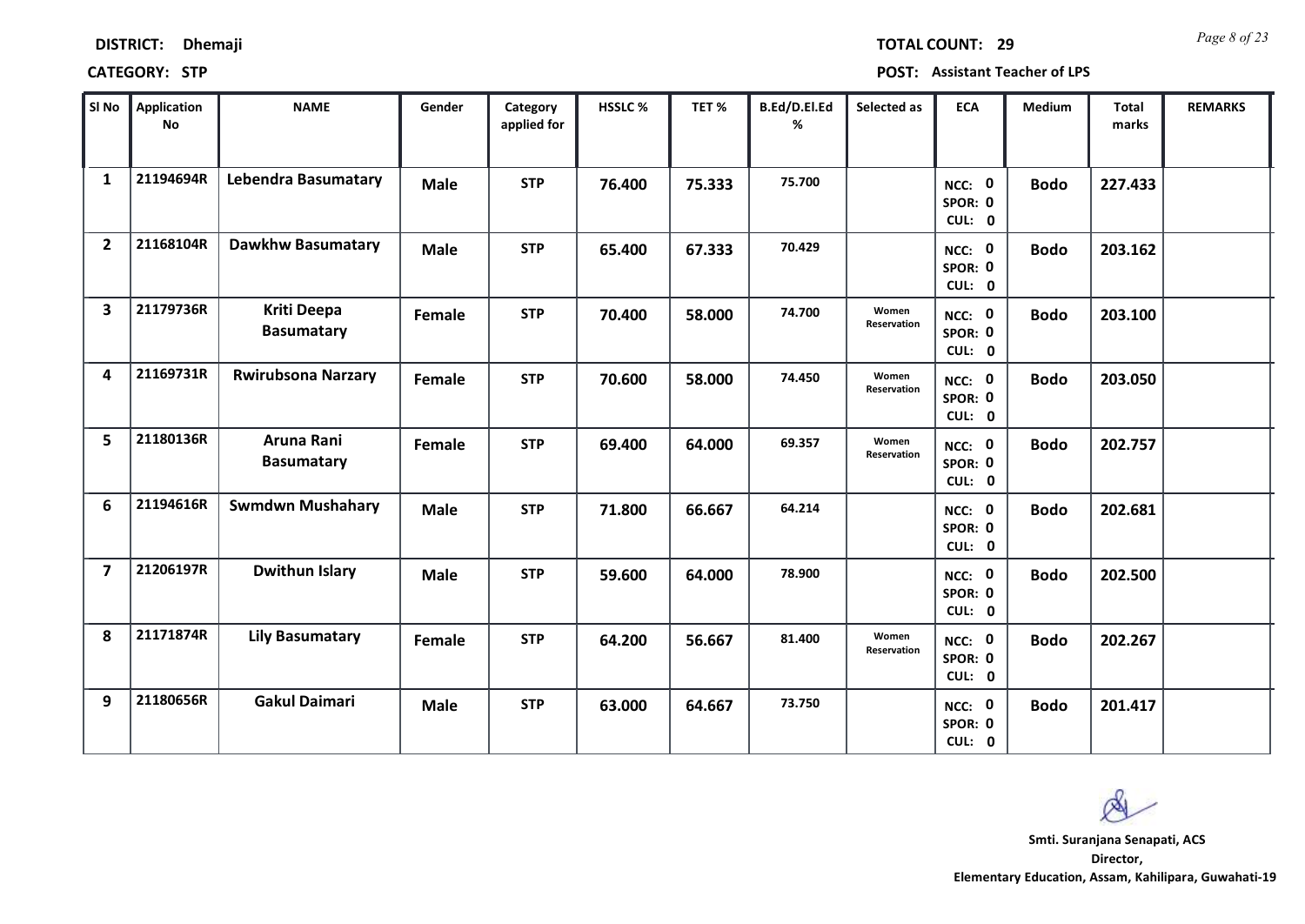|       | <b>DISTRICT:</b><br>Dhemaji<br><b>CATEGORY: STP</b> |                         |             |                         |                |
|-------|-----------------------------------------------------|-------------------------|-------------|-------------------------|----------------|
| SI No | <b>Application</b><br>No                            | <b>NAME</b>             | Gender      | Category<br>applied for | <b>HSSLC %</b> |
| 10    | 21173678R                                           | <b>Clifford Baglari</b> | <b>Male</b> | <b>STP</b>              | 68.200         |

*Page 9 of 23* **TOTAL COUNT: 29**

**POST: Assistant Teacher of LPS** 

| SI No | Application<br><b>No</b> | <b>NAME</b>                      | Gender      | Category<br>applied for | HSSLC% | TET %  | B.Ed/D.El.Ed<br>% | Selected as          | <b>ECA</b>                  | Medium      | Total<br>marks | <b>REMARKS</b> |
|-------|--------------------------|----------------------------------|-------------|-------------------------|--------|--------|-------------------|----------------------|-----------------------------|-------------|----------------|----------------|
| 10    | 21173678R                | <b>Clifford Baglari</b>          | <b>Male</b> | <b>STP</b>              | 68.200 | 58.000 | 75.143            |                      | NCC: 0<br>SPOR: 0<br>CUL: 0 | <b>Bodo</b> | 201.343        |                |
| 11    | 21188813R                | Sanjita Mochahary                | Female      | <b>STP</b>              | 65.400 | 62.000 | 73.929            | Women<br>Reservation | NCC: 0<br>SPOR: 0<br>CUL: 0 | <b>Bodo</b> | 201.329        |                |
| 12    | 21167177R                | <b>Ansuma Swargiary</b>          | <b>Male</b> | <b>STP</b>              | 79.400 | 57.333 | 64.500            |                      | NCC: 0<br>SPOR: 0<br>CUL: 0 | <b>Bodo</b> | 201.233        |                |
| 13    | 21186009R                | Rashmi Bala<br><b>Khakhalary</b> | Female      | <b>STP</b>              | 61.000 | 64.000 | 76.214            | Women<br>Reservation | NCC: 0<br>SPOR: 0<br>CUL: 0 | <b>Bodo</b> | 201.214        |                |
| 14    | 21178673R                | <b>Chanjeeta Daimary</b>         | Female      | <b>STP</b>              | 66.600 | 57.333 | 76.714            | Women<br>Reservation | NCC: 0<br>SPOR: 0<br>CUL: 0 | <b>Bodo</b> | 200.648        |                |
| 15    | 21171802R                | Sadhana Boro                     | Female      | <b>STP</b>              | 67.000 | 60.667 | 72.571            | Women<br>Reservation | NCC: 0<br>SPOR: 0<br>CUL: 0 | <b>Bodo</b> | 200.238        |                |
| 16    | 21168626R                | <b>Sulen Ramchiary</b>           | <b>Male</b> | <b>STP</b>              | 69.600 | 55.333 | 75.143            |                      | NCC: 0<br>SPOR: 0<br>CUL: 0 | <b>Bodo</b> | 200.076        |                |
| 17    | 21196102R                | <b>Sagarika Narzary</b>          | Female      | <b>STP</b>              | 65.400 | 55.333 | 79.300            | Women<br>Reservation | NCC: 0<br>SPOR: 0<br>CUL: 0 | <b>Bodo</b> | 200.033        |                |
| 18    | 21104874                 | <b>Mukesh Boro</b>               | <b>Male</b> | <b>STP</b>              | 69.800 | 57.333 | 72.714            |                      | NCC: 0<br>SPOR: 0<br>CUL: 0 | <b>Bodo</b> | 199.848        |                |

Ø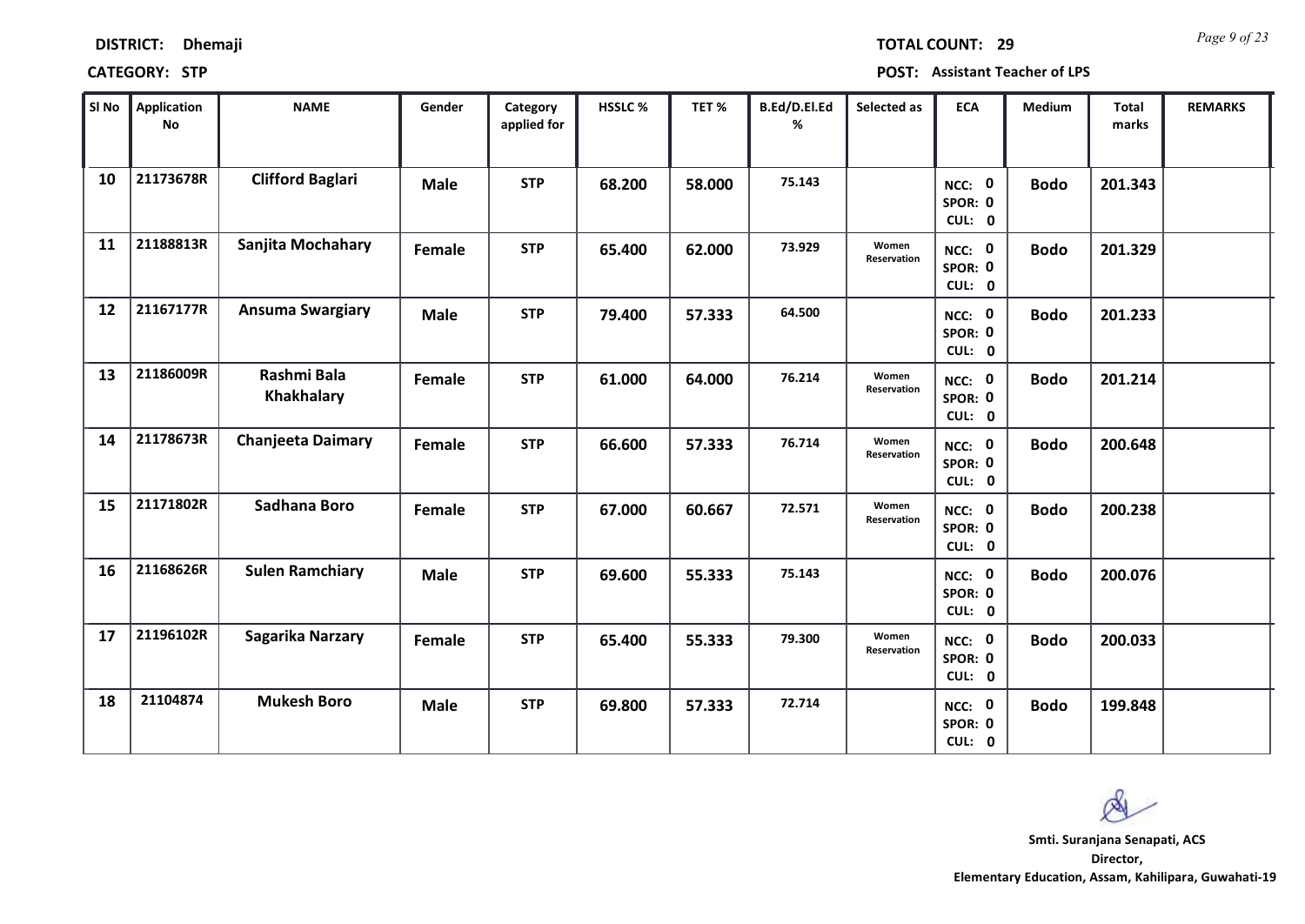| <b>DISTRICT:</b> | <b>Dhemaji</b> |
|------------------|----------------|
|------------------|----------------|

*Page 10 of 23* **TOTAL COUNT: 29**

| SI No | <b>Application</b><br>$\mathsf{No}$ | <b>NAME</b>                 | Gender        | Category<br>applied for | HSSLC % | TET%   | B.Ed/D.El.Ed<br>% | Selected as | <b>ECA</b>                  | Medium      | Total<br>marks | <b>REMARKS</b> |
|-------|-------------------------------------|-----------------------------|---------------|-------------------------|---------|--------|-------------------|-------------|-----------------------------|-------------|----------------|----------------|
| 19    | 21176858R                           | Chintu Moni Khakhlari       | Female        | <b>STP</b>              | 67.000  | 63.333 | 69.400            |             | NCC: 0<br>SPOR: 0<br>CUL: 0 | <b>Bodo</b> | 199.733        |                |
| 20    | 21198533R                           | Diya Brahma                 | <b>Female</b> | <b>STP</b>              | 69.000  | 57.333 | 73.286            |             | NCC: 0<br>SPOR: 0<br>CUL: 0 | <b>Bodo</b> | 199.619        |                |
| 21    | 21191001R                           | <b>Samila Basumatary</b>    | <b>Female</b> | <b>STP</b>              | 60.400  | 60.000 | 79.050            |             | NCC: 0<br>SPOR: 0<br>CUL: 0 | <b>Bodo</b> | 199.450        |                |
| 22    | 21173841R                           | <b>Purnima Daimari</b>      | Female        | <b>STP</b>              | 62.800  | 64.667 | 71.714            |             | NCC: 0<br>SPOR: 0<br>CUL: 0 | <b>Bodo</b> | 199.181        |                |
| 23    | 21188546R                           | <b>Harkhab Narzary</b>      | <b>Male</b>   | <b>STP</b>              | 60.800  | 60.667 | 77.571            |             | NCC: 0<br>SPOR: 0<br>CUL: 0 | <b>Bodo</b> | 199.038        |                |
| 24    | 21203534R                           | <b>Daffodil Basumatary</b>  | Female        | <b>STP</b>              | 62.800  | 60.000 | 76.214            |             | NCC: 0<br>SPOR: 0<br>CUL: 0 | <b>Bodo</b> | 199.014        |                |
| 25    | 21196284R                           | <b>Mousumi Baro</b>         | Female        | <b>STP</b>              | 59.400  | 64.667 | 74.700            |             | NCC: 0<br>SPOR: 0<br>CUL: 0 | <b>Bodo</b> | 198.767        |                |
| 26    | 21197786R                           | <b>Khargeswar Swargiary</b> | <b>Male</b>   | <b>STP</b>              | 63.800  | 66.667 | 68.200            |             | NCC: 0<br>SPOR: 0<br>CUL: 0 | <b>Bodo</b> | 198.667        |                |
| 27    | 21191750R                           | <b>Pinku Narzary</b>        | <b>Male</b>   | <b>STP</b>              | 68.000  | 61.333 | 69.300            |             | NCC: 0<br>SPOR: 0<br>CUL: 0 | <b>Bodo</b> | 198.633        |                |

Ø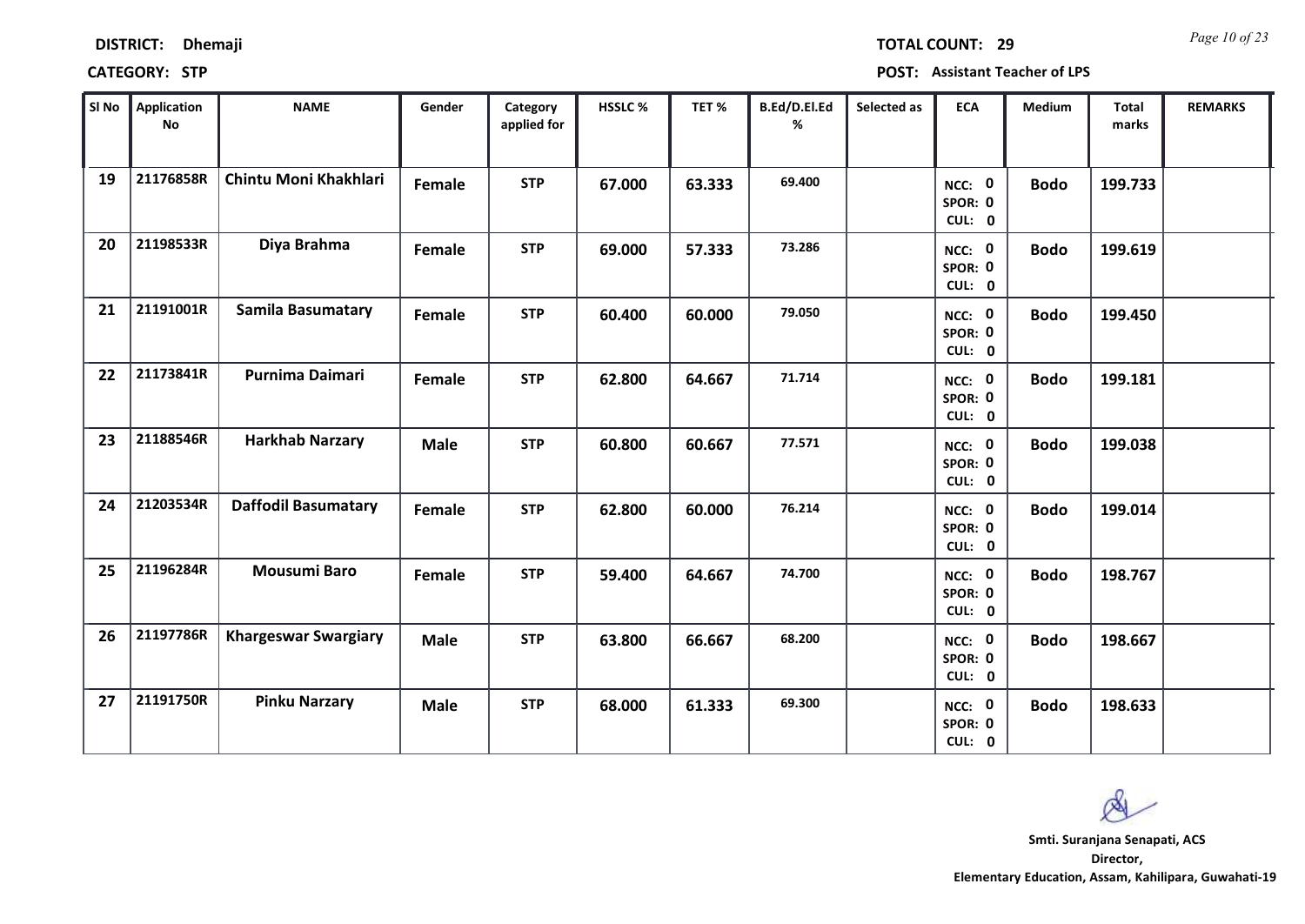*Page 11 of 23* **TOTAL COUNT: 29**

**DISTRICT: Dhemaji**

**CATEGORY: STP POST: Assistant Teacher of LPS**

| l SI No | Application<br>No | <b>NAME</b>                | Gender      | Category<br>applied for | <b>HSSLC %</b> | TET %  | <b>B.Ed/D.El.Ed</b><br>% | Selected as | <b>ECA</b>                                | Medium      | Total<br>marks | <b>REMARKS</b> |
|---------|-------------------|----------------------------|-------------|-------------------------|----------------|--------|--------------------------|-------------|-------------------------------------------|-------------|----------------|----------------|
| 28      | 21204065R         | Nirmali Boro               | Female      | <b>STP</b>              | 63.600         | 60.667 | 74.357                   |             | $\mathbf{0}$<br>NCC:<br>SPOR: 0<br>CUL: 0 | <b>Bodo</b> | 198.624        |                |
| 29      | 21176742R         | <b>Mithinga Basumatary</b> | <b>Male</b> | <b>STP</b>              | 72.200         | 55.333 | 71.050                   |             | NCC: 0<br>SPOR: 0<br>CUL: 0               | <b>Bodo</b> | 198.583        |                |

 $\infty$ 

**Director, Elementary Education, Assam, Kahilipara, Guwahati-19 Smti. Suranjana Senapati, ACS**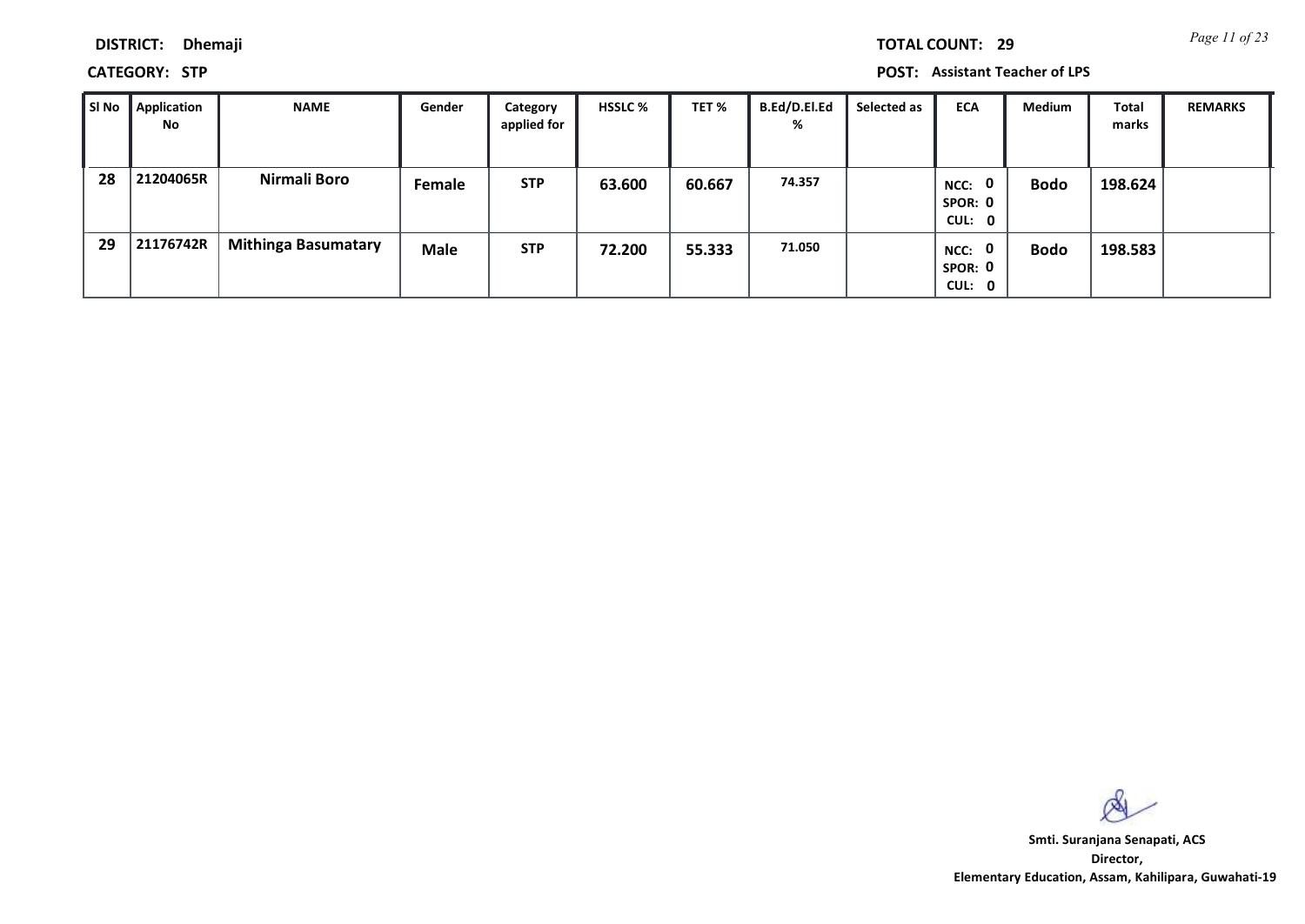| <b>DISTRICT:</b> | <b>Dhemaji</b> |
|------------------|----------------|
|                  |                |

*Page 12 of 23* **TOTAL COUNT: 104**

| SI No                   | <b>Application</b><br>No | <b>NAME</b>               | Gender      | Category<br>applied for | <b>HSSLC %</b> | TET%   | B.Ed/D.El.Ed<br>% | Selected as                 | <b>ECA</b>                  | <b>Medium</b>   | <b>Total</b><br>marks | <b>REMARKS</b> |
|-------------------------|--------------------------|---------------------------|-------------|-------------------------|----------------|--------|-------------------|-----------------------------|-----------------------------|-----------------|-----------------------|----------------|
| $\mathbf{1}$            | 21180951R                | <b>Raju Das</b>           | <b>Male</b> | <b>SC</b>               | 87.600         | 70.000 | 74.900            |                             | NCC: 0<br>SPOR: 0<br>CUL: 0 | <b>Assamese</b> | 232.500               |                |
| $\overline{2}$          | 21175873R                | <b>Bhanita Barman</b>     | Female      | <b>UR</b>               | 81.000         | 62.000 | 83.250            | Women<br><b>Reservation</b> | NCC: 0<br>SPOR: 0<br>CUL: 0 | Assamese        | 226.250               |                |
| $\overline{\mathbf{3}}$ | 21167025R                | <b>Sagar Chetry</b>       | <b>Male</b> | OBC/MOBC                | 78.800         | 70.000 | 76.050            |                             | NCC: 0<br>SPOR: 0<br>CUL: 0 | Assamese        | 224.850               |                |
| 4                       | 21169278R                | <b>Adity Saikia</b>       | Female      | OBC/MOBC                | 84.600         | 64.667 | 73.643            | Women<br>Reservation        | NCC: 0<br>SPOR: 0<br>CUL: 0 | <b>Assamese</b> | 222.910               |                |
| 5                       | 21195590R                | Nitumoni Konch            | Female      | OBC/MOBC                | 76.400         | 66.000 | 79.750            | Women<br>Reservation        | NCC: 0<br>SPOR: 0<br>CUL: 0 | <b>Assamese</b> | 222.150               |                |
| 6                       | 21108183                 | <b>Sunyeatsun Sonowal</b> | <b>Male</b> | <b>STP</b>              | 75.400         | 68.000 | 77.850            |                             | NCC: 0<br>SPOR: 0<br>CUL: 0 | <b>Assamese</b> | 221.250               |                |
| $\overline{7}$          | 21172391R                | <b>Roshan Powdel</b>      | <b>Male</b> | <b>EWS</b>              | 83.000         | 68.000 | 69.643            |                             | NCC: 0<br>SPOR: 0<br>CUL: 0 | Assamese        | 220.643               |                |
| 8                       | 21204657R                | <b>Bikram Roy</b>         | <b>Male</b> | <b>SC</b>               | 80.200         | 66.667 | 73.286            |                             | NCC: 0<br>SPOR: 0<br>CUL: 0 | <b>Assamese</b> | 220.152               |                |
| 9                       | 21173290R                | Sabitri Gogoi             | Female      | OBC/MOBC                | 68.000         | 68.000 | 82.350            | Women<br>Reservation        | NCC: 0<br>SPOR: 0<br>CUL: 0 | Assamese        | 218.350               |                |

 $\infty$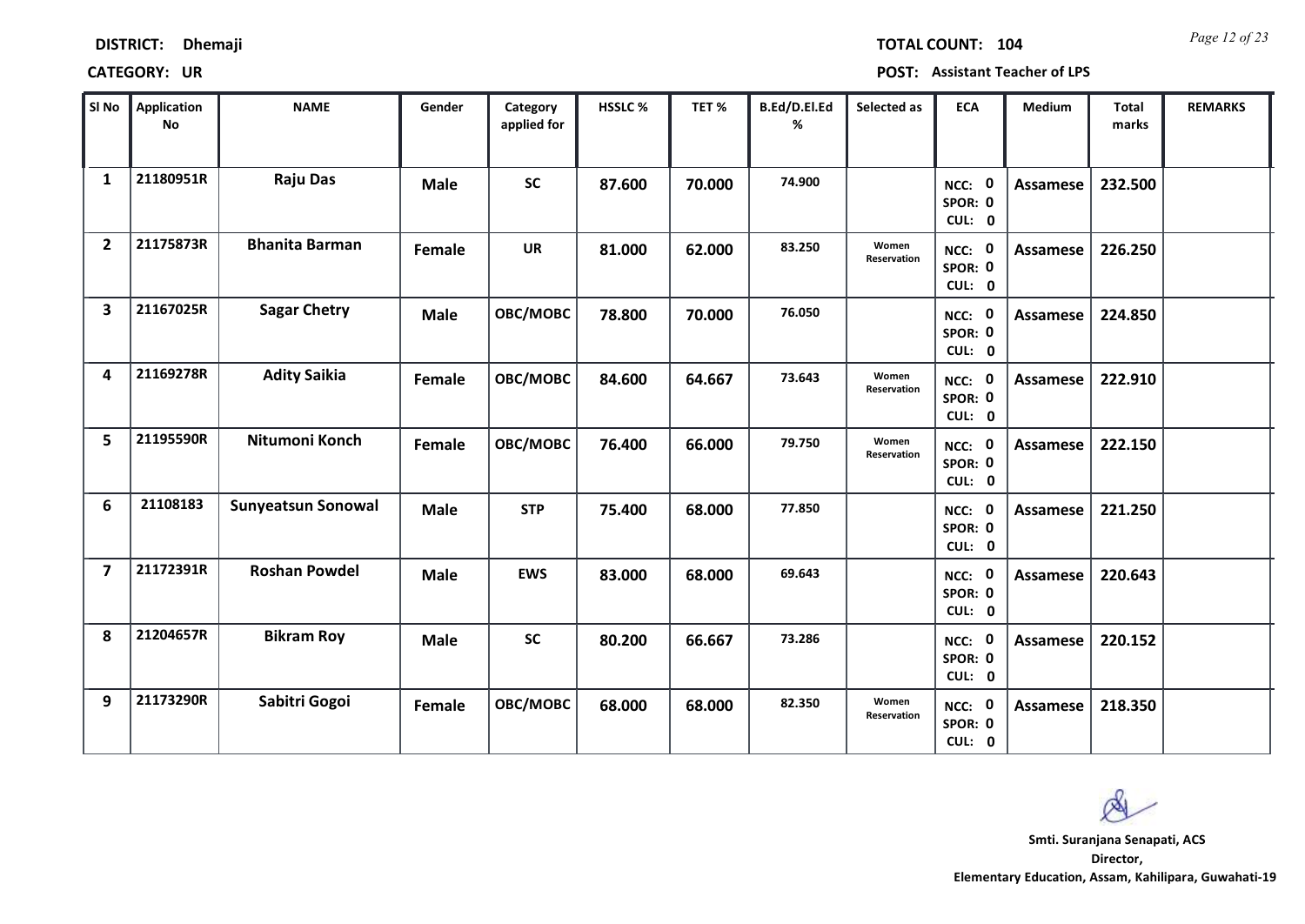| <b>DISTRICT:</b> | <b>Dhemaji</b> |
|------------------|----------------|
|------------------|----------------|

*Page 13 of 23* **TOTAL COUNT: 104**

| SI No | <b>Application</b><br>No | <b>NAME</b>              | Gender      | Category<br>applied for | HSSLC % | TET %  | B.Ed/D.El.Ed<br>% | Selected as                 | <b>ECA</b>                  | <b>Medium</b>   | <b>Total</b><br>marks | <b>REMARKS</b> |
|-------|--------------------------|--------------------------|-------------|-------------------------|---------|--------|-------------------|-----------------------------|-----------------------------|-----------------|-----------------------|----------------|
| 10    | 21178336R                | <b>Rita Deka</b>         | Female      | OBC/MOBC                | 78.600  | 63.333 | 76.050            | Women<br>Reservation        | NCC: 0<br>SPOR: 0<br>CUL: 0 | <b>Assamese</b> | 217.983               |                |
| 11    | 21183991R                | <b>Merina Gogoi</b>      | Female      | OBC/MOBC                | 75.400  | 64.000 | 78.500            | Women<br><b>Reservation</b> | NCC: 0<br>SPOR: 0<br>CUL: 0 | Assamese        | 217.900               |                |
| 12    | 21177096R                | <b>Ashim Hazarika</b>    | <b>Male</b> | <b>EWS</b>              | 80.800  | 68.000 | 67.286            |                             | NCC: 0<br>SPOR: 0<br>CUL: 0 | Assamese        | 216.086               |                |
| 13    | 21183987R                | Diganta Saikia           | <b>Male</b> | OBC/MOBC                | 72.400  | 66.667 | 76.550            |                             | NCC: 0<br>SPOR: 0<br>CUL: 0 | Assamese        | 215.617               |                |
| 14    | 21173648R                | Saroj Goutam             | <b>Male</b> | <b>EWS</b>              | 76.600  | 66.000 | 73.000            |                             | NCC: 0<br>SPOR: 0<br>CUL: 0 | Assamese        | 215.600               |                |
| 15    | 21192903R                | Mili Bhattacharji        | Female      | <b>EWS</b>              | 76.000  | 60.000 | 79.571            | Women<br>Reservation        | NCC: 0<br>SPOR: 0<br>CUL: 0 | Assamese        | 215.571               |                |
| 16    | 21192644R                | <b>Bhabani Bhuyan</b>    | Female      | <b>EWS</b>              | 79.000  | 62.667 | 73.900            | Women<br>Reservation        | NCC: 0<br>SPOR: 0<br>CUL: 0 | <b>Assamese</b> | 215.567               |                |
| 17    | 21182413R                | <b>Aminul Hoque</b>      | <b>Male</b> | <b>UR</b>               | 71.000  | 70.667 | 73.143            |                             | NCC: 0<br>SPOR: 0<br>CUL: 0 | <b>Assamese</b> | 214.810               |                |
| 18    | 21203560R                | <b>Manalisha Saharia</b> | Female      | <b>UR</b>               | 77.000  | 62.000 | 75.350            | Women<br>Reservation        | NCC: 0<br>SPOR: 0<br>CUL: 0 | Assamese        | 214.350               |                |

 $\infty$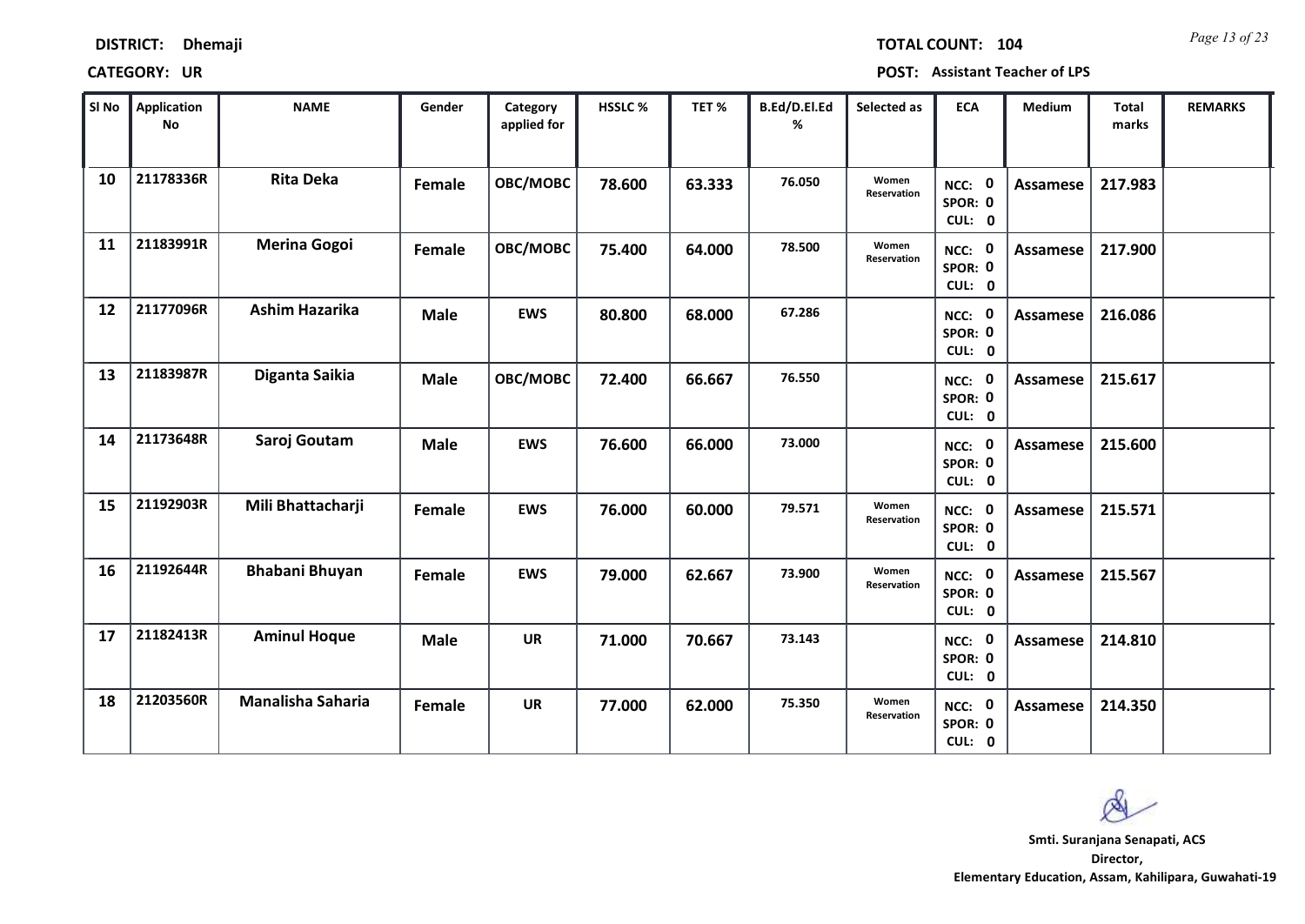| <b>DISTRICT:</b><br><b>Dhemaji</b> |
|------------------------------------|
|------------------------------------|

*Page 14 of 23* **TOTAL COUNT: 104**

| SI No | Application<br>No | <b>NAME</b>            | Gender      | Category<br>applied for | HSSLC % | TET%   | B.Ed/D.El.Ed<br>% | Selected as          | <b>ECA</b>                  | <b>Medium</b>   | <b>Total</b><br>marks | <b>REMARKS</b> |
|-------|-------------------|------------------------|-------------|-------------------------|---------|--------|-------------------|----------------------|-----------------------------|-----------------|-----------------------|----------------|
| 19    | 21178661R         | <b>Sumi Gohain</b>     | Female      | OBC/MOBC                | 66.000  | 63.333 | 84.600            | Women<br>Reservation | NCC: 0<br>SPOR: 0<br>CUL: 0 | Assamese        | 213.933               |                |
| 20    | 21192517R         | Partha Jyoti Sarma     | <b>Male</b> | <b>UR</b>               | 75.000  | 63.333 | 75.429            |                      | NCC: 0<br>SPOR: 0<br>CUL: 0 | Assamese        | 213.762               |                |
| 21    | 21181556R         | Rashmita Saikia        | Female      | <b>EWS</b>              | 65.200  | 67.333 | 81.200            | Women<br>Reservation | NCC: 0<br>SPOR: 0<br>CUL: 0 | Assamese        | 213.733               |                |
| 22    | 21177991R         | Dipjyoti Borah         | <b>Male</b> | OBC/MOBC                | 77.800  | 67.333 | 67.800            |                      | NCC: 0<br>SPOR: 0<br>CUL: 0 | Assamese        | 212.933               |                |
| 23    | 21173873R         | <b>Gautam Sharma</b>   | <b>Male</b> | <b>EWS</b>              | 72.800  | 70.000 | 69.714            |                      | NCC: 0<br>SPOR: 0<br>CUL: 0 | Assamese        | 212.514               |                |
| 24    | 21197701R         | Wahida Rahman          | Female      | <b>EWS</b>              | 72.600  | 64.000 | 75.857            | Women<br>Reservation | NCC: 0<br>SPOR: 0<br>CUL: 0 | Assamese        | 212.457               |                |
| 25    | 21183827R         | Priyanka Sarma         | Female      | <b>EWS</b>              | 74.200  | 61.333 | 76.850            | Women<br>Reservation | NCC: 0<br>SPOR: 0<br>CUL: 0 | Assamese        | 212.383               |                |
| 26    | 21181863R         | Chitrajyoti Kalita     | <b>Male</b> | OBC/MOBC                | 65.600  | 72.000 | 74.222            |                      | NCC: 0<br>SPOR: 0<br>CUL: 0 | <b>Assamese</b> | 211.822               |                |
| 27    | 21183300R         | <b>Tapojjal Bhuyan</b> | <b>Male</b> | <b>EWS</b>              | 73.800  | 66.667 | 71.150            |                      | NCC: 0<br>SPOR: 0<br>CUL: 0 | Assamese        | 211.617               |                |

 $\infty$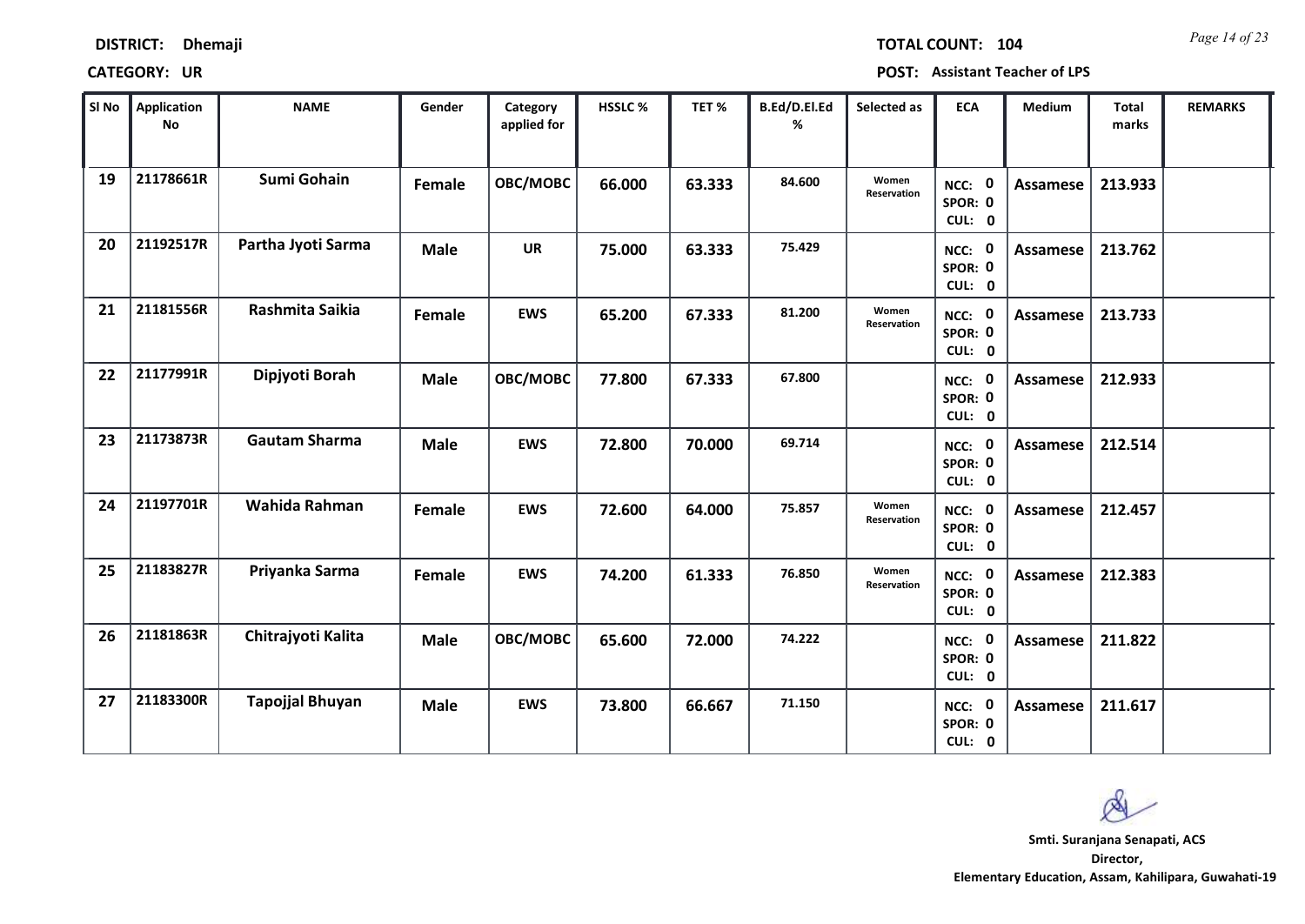| <b>DISTRICT:</b> | <b>Dhemaji</b> |
|------------------|----------------|
|                  |                |

*Page 15 of 23* **TOTAL COUNT: 104**

| SI No | <b>Application</b><br>No | <b>NAME</b>               | Gender      | Category<br>applied for | HSSLC % | TET%   | B.Ed/D.El.Ed<br>% | Selected as          | <b>ECA</b>                  | Medium          | <b>Total</b><br>marks | <b>REMARKS</b> |
|-------|--------------------------|---------------------------|-------------|-------------------------|---------|--------|-------------------|----------------------|-----------------------------|-----------------|-----------------------|----------------|
| 28    | 21176460R                | Arundhuti Saikia          | Female      | OBC/MOBC                | 68.400  | 65.333 | 77.850            | Women<br>Reservation | NCC: 0<br>SPOR: 0<br>CUL: 0 | <b>Assamese</b> | 211.583               |                |
| 29    | 21189728R                | Raja Dutta                | <b>Male</b> | <b>UR</b>               | 75.000  | 68.000 | 68.556            |                      | NCC: 0<br>SPOR: 0<br>CUL: 0 | Assamese        | 211.556               |                |
| 30    | 21192404R                | Hemanta Jyoti<br>Hazarika | <b>Male</b> | <b>EWS</b>              | 73.000  | 66.667 | 71.857            |                      | NCC: 0<br>SPOR: 0<br>CUL: 0 | Assamese        | 211.524               |                |
| 31    | 21175310R                | <b>Milkis Khanam</b>      | Female      | <b>UR</b>               | 74.600  | 62.667 | 74.214            | Women<br>Reservation | NCC: 0<br>SPOR: 0<br>CUL: 0 | Assamese        | 211.481               |                |
| 32    | 21183509R                | Simpi Saikia              | Female      | OBC/MOBC                | 64.800  | 63.333 | 83.300            | Women<br>Reservation | NCC: 0<br>SPOR: 0<br>CUL: 0 | Assamese        | 211.433               |                |
| 33    | 21179134R                | <b>Roselin Ali</b>        | Female      | OBC/MOBC                | 69.200  | 69.333 | 72.700            | Women<br>Reservation | NCC: 0<br>SPOR: 0<br>CUL: 0 | Assamese        | 211.233               |                |
| 34    | 21113187                 | <b>Trishna Borah</b>      | Female      | <b>UR</b>               | 65.000  | 69.333 | 76.900            | Women<br>Reservation | NCC: 0<br>SPOR: 0<br>CUL: 0 | Assamese        | 211.233               |                |
| 35    | 21176881R                | Jitumani Thakuria         | Female      | <b>EWS</b>              | 73.200  | 65.333 | 72.643            | Women<br>Reservation | NCC: 0<br>SPOR: 0<br>CUL: 0 | <b>Assamese</b> | 211.176               |                |
| 36    | 21194819R                | <b>Sangram Mishra</b>     | <b>Male</b> | <b>UR</b>               | 78.000  | 68.000 | 65.111            |                      | NCC: 0<br>SPOR: 0<br>CUL: 0 | Assamese        | 211.111               |                |

 $\infty$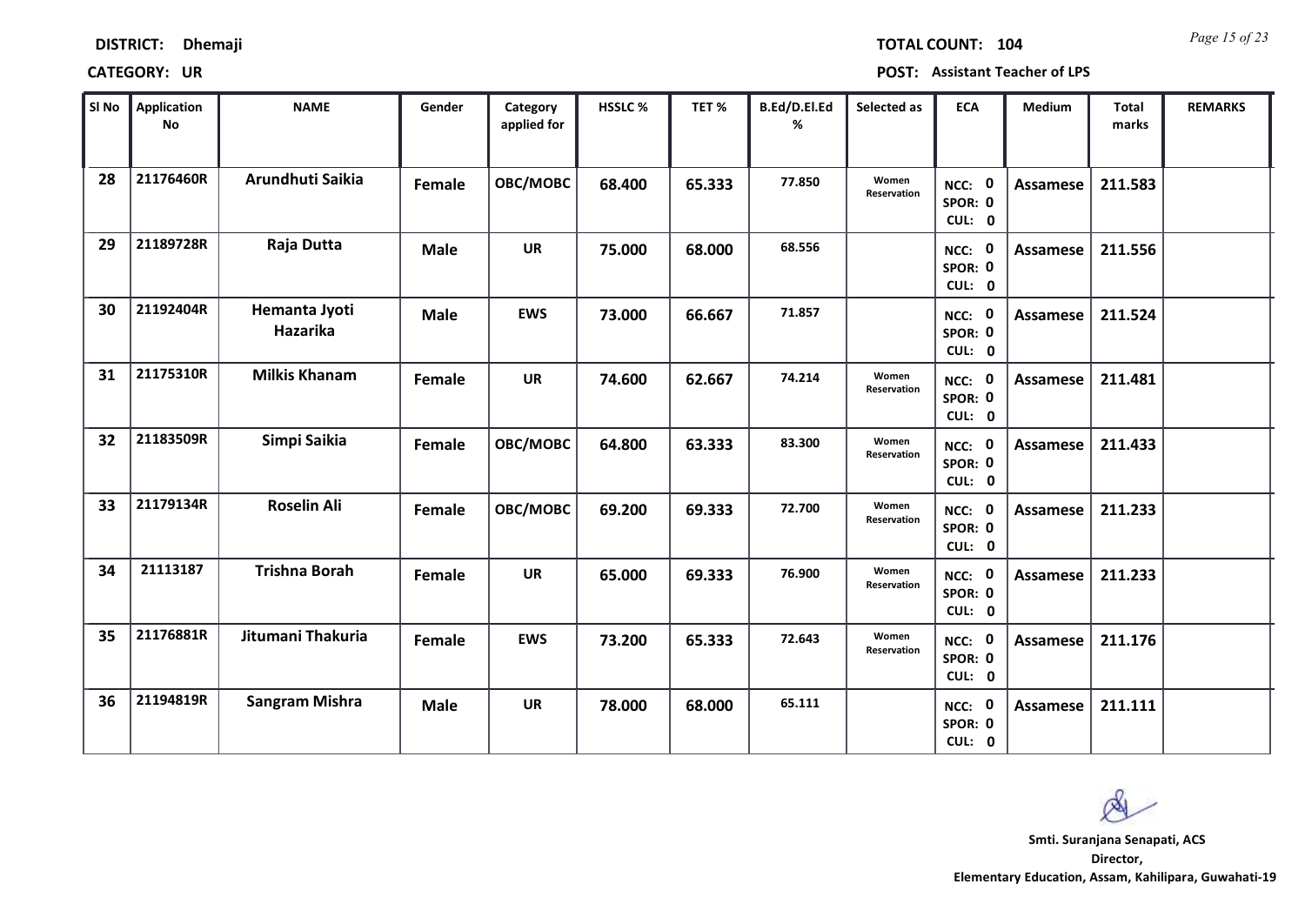| <b>Dhemaji</b> | <b>DISTRICT:</b> |  |
|----------------|------------------|--|
|----------------|------------------|--|

*Page 16 of 23* **TOTAL COUNT: 104**

| SI No | <b>Application</b><br>No | <b>NAME</b>                      | Gender      | Category<br>applied for | <b>HSSLC %</b> | TET%   | B.Ed/D.El.Ed<br>% | Selected as          | <b>ECA</b>                         | <b>Medium</b>   | <b>Total</b><br>marks | <b>REMARKS</b> |
|-------|--------------------------|----------------------------------|-------------|-------------------------|----------------|--------|-------------------|----------------------|------------------------------------|-----------------|-----------------------|----------------|
| 37    | 21179370R                | <b>Rimzim Phukan</b>             | Female      | OBC/MOBC                | 70.600         | 64.000 | 76.300            | Women<br>Reservation | NCC: 0<br>SPOR: 0<br>CUL: 0        | <b>Assamese</b> | 210.900               |                |
| 38    | 21176013R                | Jefrin Sultana Begum             | Female      | <b>EWS</b>              | 68.400         | 60.000 | 82.500            | Women<br>Reservation | NCC: 0<br>SPOR: 0<br>CUL: 0        | Assamese        | 210.900               |                |
| 39    | 21203496R                | <b>Biraj Ballav Boruah</b>       | <b>Male</b> | <b>UR</b>               | 61.000         | 66.667 | 78.150            |                      | <b>NCC: 5</b><br>SPOR: 0<br>CUL: 0 | Assamese        | 210.817               |                |
| 40    | 21174447R                | <b>Md Mainul Haque</b>           | <b>Male</b> | <b>EWS</b>              | 66.200         | 67.333 | 77.215            |                      | NCC: 0<br>SPOR: 0<br>CUL: 0        | Assamese        | 210.749               |                |
| 41    | 21187719R                | Priyanka Hazarika                | Female      | <b>EWS</b>              | 70.000         | 65.333 | 75.357            | Women<br>Reservation | NCC: 0<br>SPOR: 0<br>CUL: 0        | Assamese        | 210.690               |                |
| 42    | 21199242R                | Safiqul Islam                    | <b>Male</b> | <b>EWS</b>              | 72.400         | 60.000 | 78.150            |                      | NCC: 0<br>SPOR: 0<br>CUL: 0        | Assamese        | 210.550               |                |
| 43    | 21189550R                | <b>Partha Pratim</b><br>Rajkhowa | <b>Male</b> | <b>EWS</b>              | 68.600         | 66.000 | 75.900            |                      | NCC: 0<br>SPOR: 0<br>CUL: 0        | Assamese        | 210.500               |                |
| 44    | 21195388R                | Nilanjana Chutia                 | Female      | OBC/MOBC                | 70.800         | 63.333 | 76.357            | Women<br>Reservation | NCC: 0<br>SPOR: 0<br>CUL: 0        | <b>Assamese</b> | 210.490               |                |
| 45    | 21199891R                | Simran Sahu                      | Female      | <b>SC</b>               | 73.800         | 60.000 | 76.529            | Women<br>Reservation | NCC: 0<br>SPOR: 0<br>CUL: 0        | Assamese        | 210.329               |                |

 $\infty$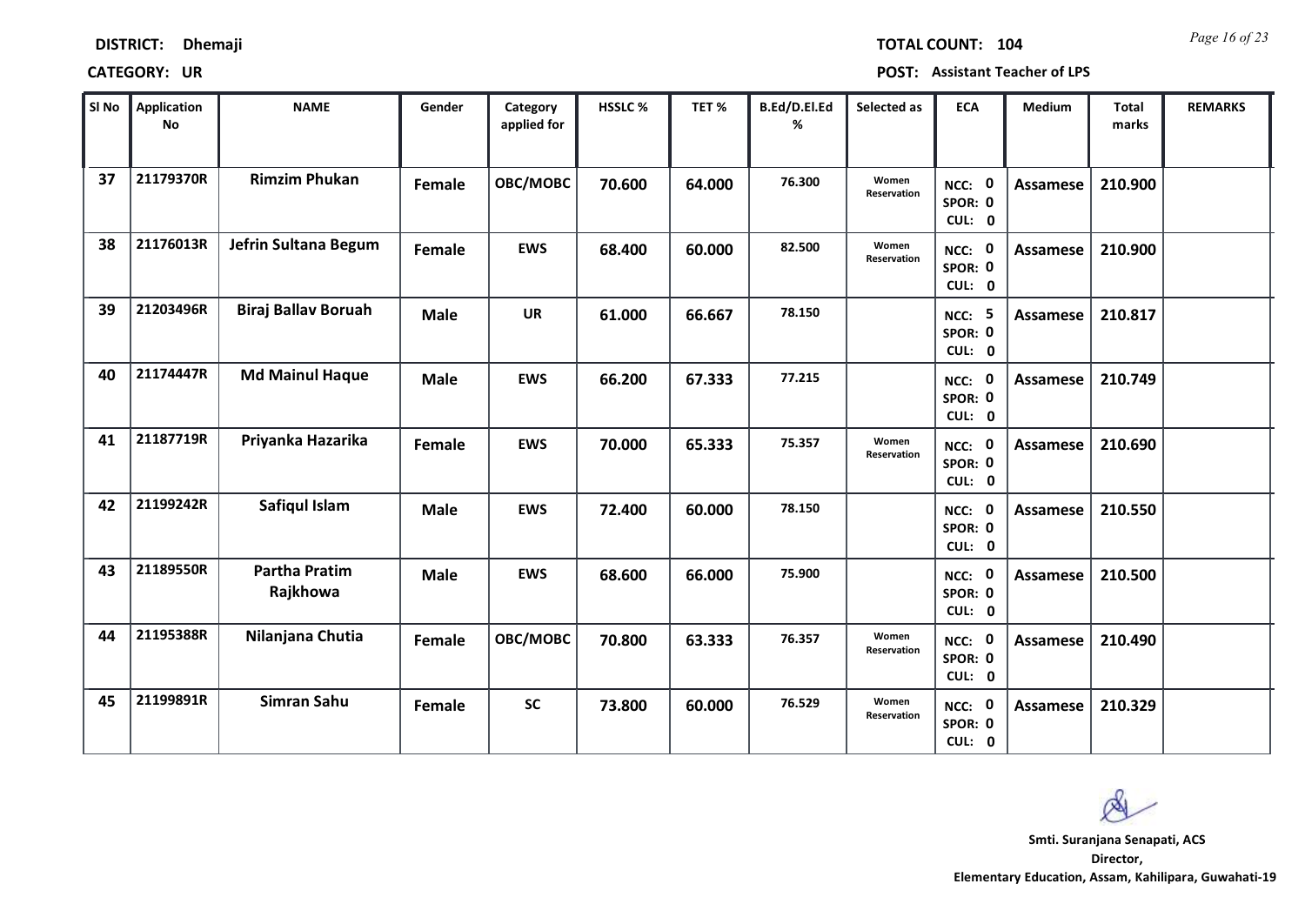| <b>DISTRICT:</b> | <b>Dhemaji</b> |
|------------------|----------------|
|                  |                |

*Page 17 of 23* **TOTAL COUNT: 104**

| SI No | <b>Application</b><br>$\mathsf{No}$ | <b>NAME</b>         | Gender      | Category<br>applied for | HSSLC % | TET %  | B.Ed/D.El.Ed<br>% | Selected as          | <b>ECA</b>                  | Medium          | <b>Total</b><br>marks | <b>REMARKS</b> |
|-------|-------------------------------------|---------------------|-------------|-------------------------|---------|--------|-------------------|----------------------|-----------------------------|-----------------|-----------------------|----------------|
| 46    | 21200257R                           | Naba Saikia         | <b>Male</b> | <b>EWS</b>              | 67.000  | 63.333 | 79.786            |                      | NCC: 0<br>SPOR: 0<br>CUL: 0 | <b>Assamese</b> | 210.119               |                |
| 47    | 21170629R                           | Nilamoni Upadhyay   | <b>Male</b> | <b>EWS</b>              | 65.200  | 68.667 | 76.214            |                      | NCC: 0<br>SPOR: 0<br>CUL: 0 | Assamese        | 210.081               |                |
| 48    | 21171610R                           | <b>Firoz Afridi</b> | <b>Male</b> | <b>EWS</b>              | 61.600  | 66.000 | 82.250            |                      | NCC: 0<br>SPOR: 0<br>CUL: 0 | <b>Assamese</b> | 209.850               |                |
| 49    | 21201430R                           | <b>Rikee Gogoi</b>  | Female      | OBC/MOBC                | 70.000  | 65.333 | 74.444            | Women<br>Reservation | NCC: 0<br>SPOR: 0<br>CUL: 0 | Assamese        | 209.778               |                |
| 50    | 21189337R                           | Karishma Dutta      | Female      | <b>EWS</b>              | 75.200  | 60.667 | 73.889            | Women<br>Reservation | NCC: 0<br>SPOR: 0<br>CUL: 0 | <b>Assamese</b> | 209.756               |                |
| 51    | 21116464                            | Prarthana Bharali   | Female      | <b>UR</b>               | 81.000  | 61.333 | 67.222            | Women<br>Reservation | NCC: 0<br>SPOR: 0<br>CUL: 0 | Assamese        | 209.556               |                |
| 52    | 21182870R                           | <b>Rofiz Uddin</b>  | <b>Male</b> | <b>UR</b>               | 78.600  | 60.000 | 70.850            |                      | NCC: 0<br>SPOR: 0<br>CUL: 0 | Assamese        | 209.450               |                |
| 53    | 21189194R                           | Sugandha Bhuyan     | Female      | <b>UR</b>               | 70.400  | 65.333 | 73.714            | Women<br>Reservation | NCC: 0<br>SPOR: 0<br>CUL: 0 | <b>Assamese</b> | 209.448               |                |
| 54    | 21179013R                           | Ankita Kar          | Female      | <b>UR</b>               | 70.600  | 60.000 | 78.800            | Women<br>Reservation | NCC: 0<br>SPOR: 0<br>CUL: 0 | Assamese        | 209.400               |                |

 $\infty$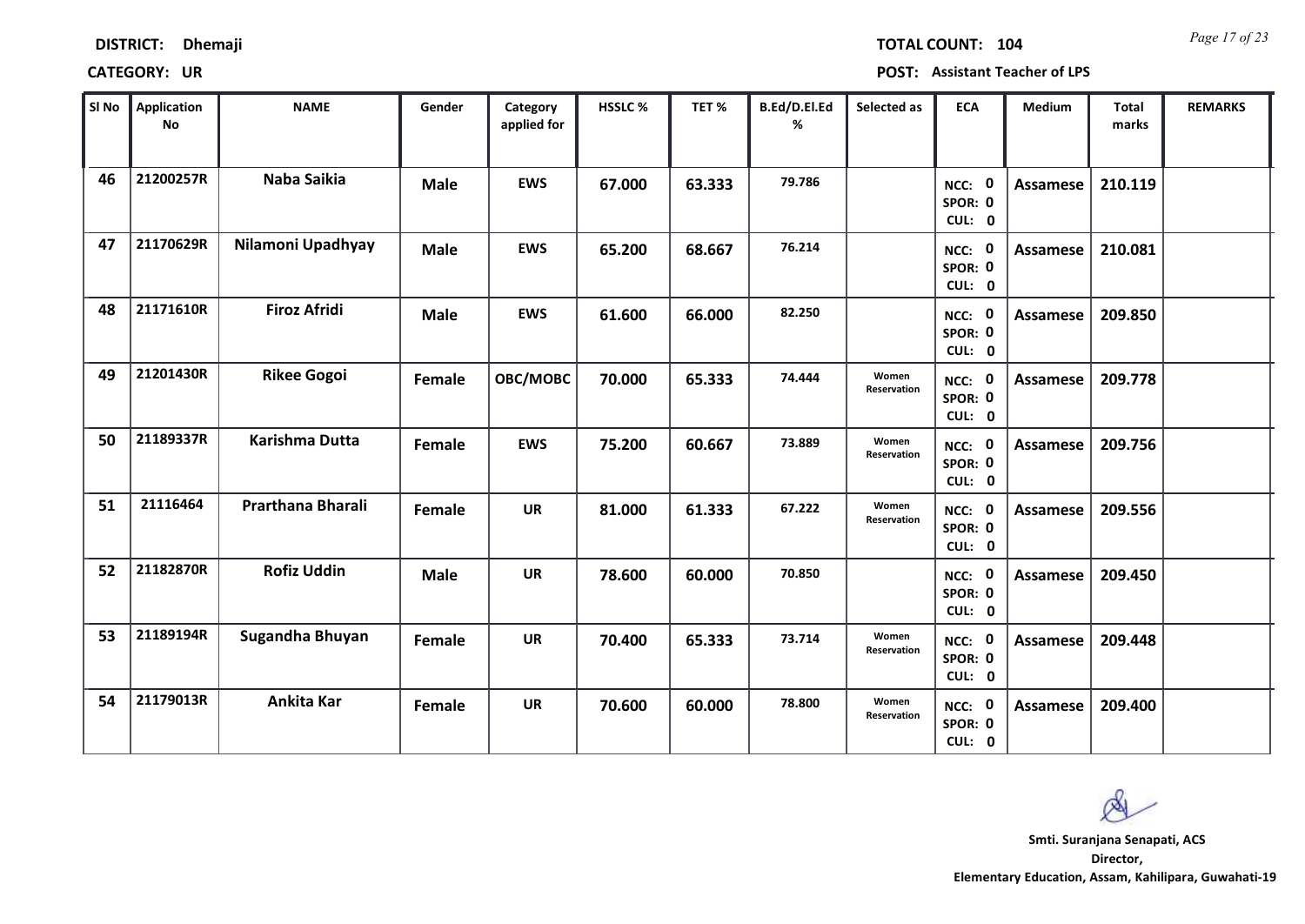| <b>DISTRICT:</b><br><b>Dhemaji</b> |
|------------------------------------|
|------------------------------------|

*Page 18 of 23* **TOTAL COUNT: 104**

| SI No | <b>Application</b><br>No | <b>NAME</b>                | Gender      | Category<br>applied for | <b>HSSLC %</b> | TET %  | B.Ed/D.El.Ed<br>% | Selected as          | <b>ECA</b>                  | <b>Medium</b>   | <b>Total</b><br>marks | <b>REMARKS</b> |
|-------|--------------------------|----------------------------|-------------|-------------------------|----------------|--------|-------------------|----------------------|-----------------------------|-----------------|-----------------------|----------------|
| 55    | 21175627R                | <b>Ratul Konch</b>         | <b>Male</b> | OBC/MOBC                | 70.200         | 60.000 | 79.150            |                      | NCC: 0<br>SPOR: 0<br>CUL: 0 | <b>Assamese</b> | 209.350               |                |
| 56    | 21182954R                | <b>Dimpal Konch</b>        | <b>Male</b> | OBC/MOBC                | 59.600         | 69.333 | 80.400            |                      | NCC: 0<br>SPOR: 0<br>CUL: 0 | Assamese        | 209.333               |                |
| 57    | 21177494R                | Anku Moni Saikia           | Female      | <b>UR</b>               | 71.200         | 65.333 | 72.700            | Women<br>Reservation | NCC: 0<br>SPOR: 0<br>CUL: 0 | Assamese        | 209.233               |                |
| 58    | 21164816R                | Zahangir Alom Sk           | <b>Male</b> | <b>EWS</b>              | 77.200         | 61.333 | 70.650            |                      | NCC: 0<br>SPOR: 0<br>CUL: 0 | Assamese        | 209.183               |                |
| 59    | 21200670R                | Md Sohrab Ali              | <b>Male</b> | <b>EWS</b>              | 76.800         | 71.333 | 61.000            |                      | NCC: 0<br>SPOR: 0<br>CUL: 0 | Assamese        | 209.133               |                |
| 60    | 21107536                 | <b>Kakali Dutta</b>        | Female      | OBC/MOBC                | 69.200         | 65.333 | 74.556            | Women<br>Reservation | NCC: 0<br>SPOR: 0<br>CUL: 0 | Assamese        | 209.089               |                |
| 61    | 21206783R                | Dipshikha Talukdar         | Female      | <b>UR</b>               | 72.600         | 68.667 | 67.650            |                      | NCC: 0<br>SPOR: 0<br>CUL: 0 | Assamese        | 208.917               |                |
| 62    | 21113988                 | Rajen Dutta                | <b>Male</b> | OBC/MOBC                | 72.200         | 60.667 | 76.050            |                      | NCC: 0<br>SPOR: 0<br>CUL: 0 | <b>Assamese</b> | 208.917               |                |
| 63    | 21186887R                | <b>Khandakar Saifuddin</b> | <b>Male</b> | <b>EWS</b>              | 69.600         | 63.333 | 75.950            |                      | NCC: 0<br>SPOR: 0<br>CUL: 0 | Assamese        | 208.883               |                |

 $\infty$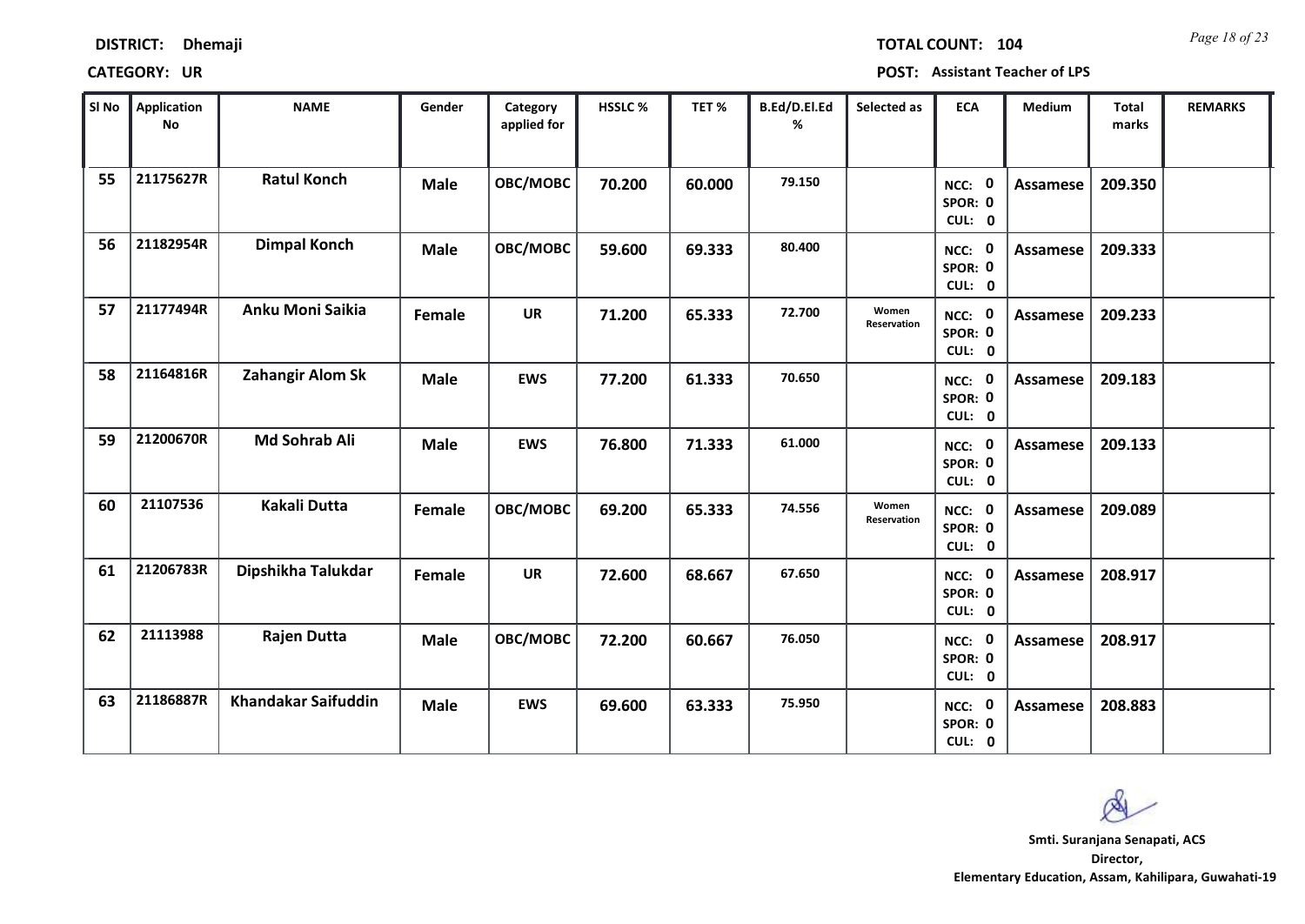| <b>DISTRICT:</b> | <b>Dhemaji</b> |
|------------------|----------------|
|------------------|----------------|

*Page 19 of 23* **TOTAL COUNT: 104**

| SI No | Application<br>No | <b>NAME</b>               | Gender      | Category<br>applied for | <b>HSSLC %</b> | TET%   | B.Ed/D.El.Ed<br>% | Selected as | <b>ECA</b>                  | <b>Medium</b>   | <b>Total</b><br>marks | <b>REMARKS</b> |
|-------|-------------------|---------------------------|-------------|-------------------------|----------------|--------|-------------------|-------------|-----------------------------|-----------------|-----------------------|----------------|
| 64    | 21106847          | <b>Daisy Dutta</b>        | Female      | OBC/MOBC                | 71.800         | 63.333 | 73.667            |             | NCC: 0<br>SPOR: 0<br>CUL: 0 | <b>Assamese</b> | 208.800               |                |
| 65    | 21190442R         | <b>Aloka Das</b>          | Female      | OBC/MOBC                | 70.800         | 64.000 | 73.950            |             | NCC: 0<br>SPOR: 0<br>CUL: 0 | Assamese        | 208.750               |                |
| 66    | 21171563R         | Kalpajyoti Borgohain      | <b>Male</b> | OBC/MOBC                | 66.600         | 68.000 | 74.143            |             | NCC: 0<br>SPOR: 0<br>CUL: 0 | <b>Assamese</b> | 208.743               |                |
| 67    | 21105957          | <b>Manash Pratim Deka</b> | <b>Male</b> | OBC/MOBC                | 74.400         | 64.667 | 69.588            |             | NCC: 0<br>SPOR: 0<br>CUL: 0 | Assamese        | 208.655               |                |
| 68    | 21178109R         | <b>Kaushik Kar</b>        | <b>Male</b> | OBC/MOBC                | 78.400         | 64.000 | 66.250            |             | NCC: 0<br>SPOR: 0<br>CUL: 0 | Assamese        | 208.650               |                |
| 69    | 21193366R         | <b>Rima Konch</b>         | Female      | OBC/MOBC                | 67.400         | 66.667 | 74.556            |             | NCC: 0<br>SPOR: 0<br>CUL: 0 | Assamese        | 208.622               |                |
| 70    | 21178851R         | Sandhyarani Gogoi         | Female      | OBC/MOBC                | 71.200         | 60.667 | 76.750            |             | NCC: 0<br>SPOR: 0<br>CUL: 0 | Assamese        | 208.617               |                |
| 71    | 21178421R         | <b>Bishnu Sarmah</b>      | <b>Male</b> | <b>EWS</b>              | 76.000         | 62.667 | 69.929            |             | NCC: 0<br>SPOR: 0<br>CUL: 0 | <b>Assamese</b> | 208.595               |                |
| 72    | 21177824R         | Gayotri Bhuyan            | Female      | <b>EWS</b>              | 81.400         | 61.333 | 65.857            |             | NCC: 0<br>SPOR: 0<br>CUL: 0 | Assamese        | 208.590               |                |

 $\infty$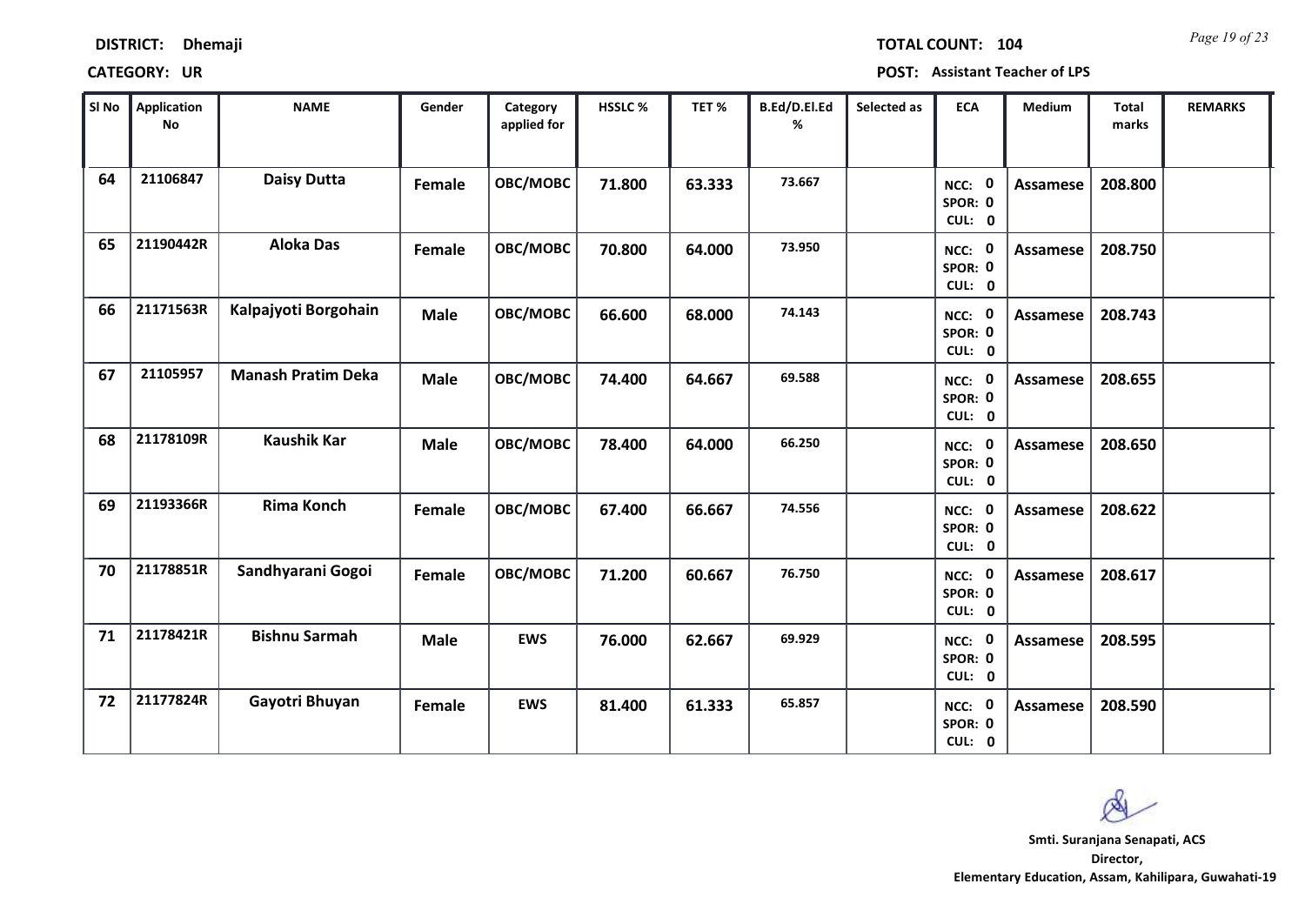| <b>DISTRICT:</b> | <b>Dhemaji</b> |
|------------------|----------------|
|                  |                |

*Page 20 of 23* **TOTAL COUNT: 104**

| SI No | <b>Application</b><br>No | <b>NAME</b>            | Gender      | Category<br>applied for | HSSLC % | TET %  | B.Ed/D.El.Ed<br>% | Selected as | <b>ECA</b>                         | <b>Medium</b>   | <b>Total</b><br>marks | <b>REMARKS</b> |
|-------|--------------------------|------------------------|-------------|-------------------------|---------|--------|-------------------|-------------|------------------------------------|-----------------|-----------------------|----------------|
| 73    | 21198411R                | <b>Hydor Ali</b>       | <b>Male</b> | <b>EWS</b>              | 68.800  | 62.000 | 77.714            |             | NCC: 0<br>SPOR: 0<br>CUL: 0        | <b>Assamese</b> | 208.514               |                |
| 74    | 21208980R                | <b>Rafikul Hussain</b> | <b>Male</b> | <b>EWS</b>              | 57.400  | 60.000 | 91.100            |             | NCC: 0<br>SPOR: 0<br>CUL: 0        | <b>Assamese</b> | 208.500               |                |
| 75    | 21180534R                | Jini Moni Koch         | Female      | OBC/MOBC                | 64.400  | 62.000 | 82.050            |             | NCC: 0<br>SPOR: 0<br>CUL: 0        | <b>Assamese</b> | 208.450               |                |
| 76    | 21175758R                | <b>Tanmoy Boruah</b>   | <b>Male</b> | <b>UR</b>               | 71.000  | 70.000 | 67.444            |             | <b>NCC: 0</b><br>SPOR: 0<br>CUL: 0 | Assamese        | 208.444               |                |
| 77    | 21178856R                | Jawakhi Dutta          | Female      | OBC/MOBC                | 75.200  | 60.000 | 73.222            |             | NCC: 0<br>SPOR: 0<br>CUL: 0        | <b>Assamese</b> | 208.422               |                |
| 78    | 21180035R                | <b>Debasish Khound</b> | <b>Male</b> | <b>EWS</b>              | 69.400  | 70.000 | 69.000            |             | NCC: 0<br>SPOR: 0<br>CUL: 0        | <b>Assamese</b> | 208.400               |                |
| 79    | 21198811R                | <b>Bhupali Kalita</b>  | Female      | <b>EWS</b>              | 73.400  | 60.000 | 74.950            |             | NCC: 0<br>SPOR: 0<br>CUL: 0        | <b>Assamese</b> | 208.350               |                |
| 80    | 21178210R                | <b>Ansar Hossain</b>   | <b>Male</b> | <b>EWS</b>              | 71.600  | 60.667 | 76.000            |             | NCC: 0<br>SPOR: 0<br>CUL: 0        | <b>Assamese</b> | 208.267               |                |
| 81    | 21189052R                | Trishna Senapati       | Female      | OBC/MOBC                | 74.600  | 60.667 | 73.000            |             | NCC: 0<br>SPOR: 0<br>CUL: 0        | <b>Assamese</b> | 208.267               |                |

 $\infty$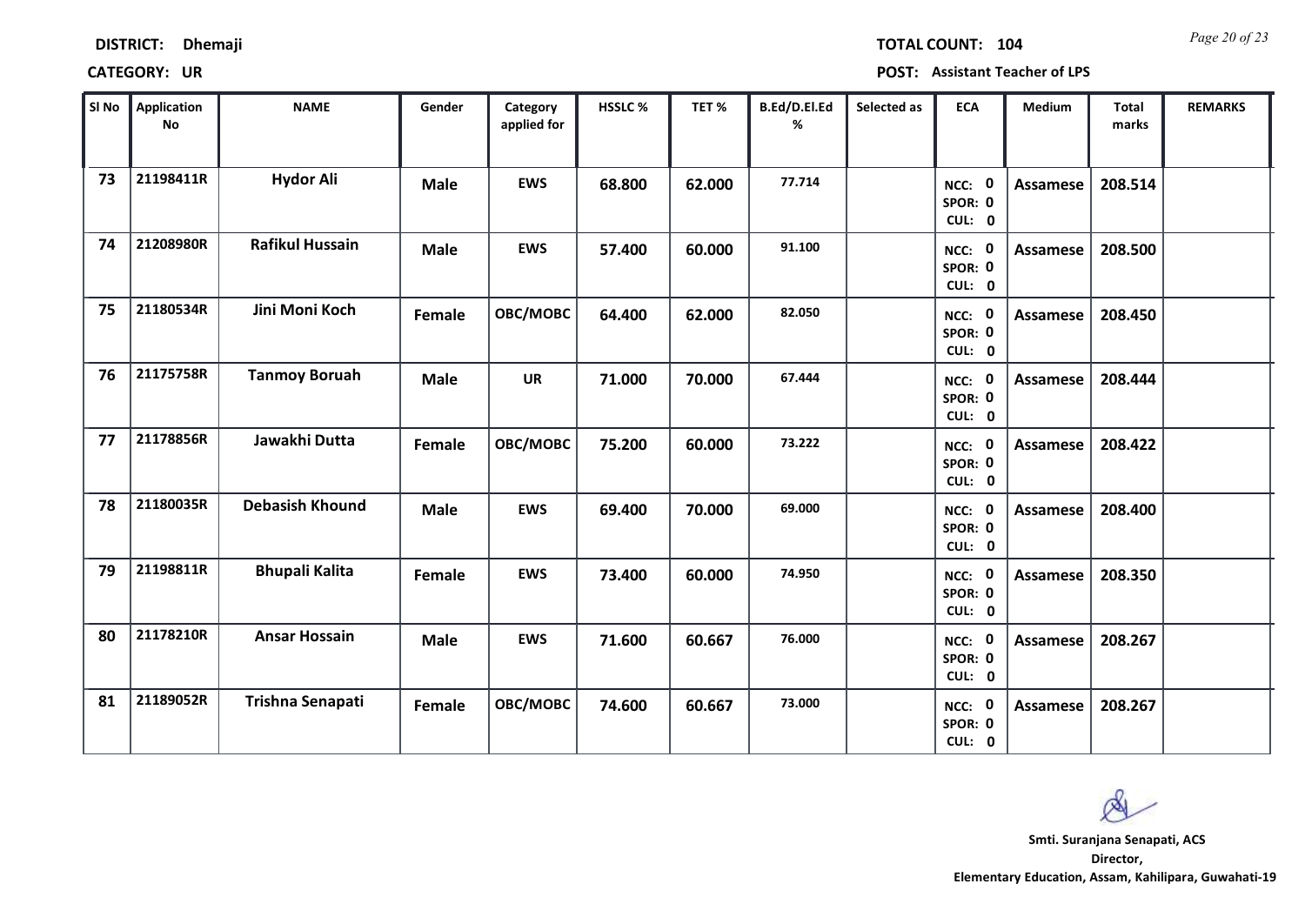| <b>DISTRICT:</b> | <b>Dhemaji</b> |
|------------------|----------------|
|------------------|----------------|

*Page 21 of 23* **TOTAL COUNT: 104**

| SI No | Application<br><b>No</b> | <b>NAME</b>                | Gender      | Category<br>applied for | <b>HSSLC %</b> | TET%   | B.Ed/D.El.Ed<br>% | Selected as | <b>ECA</b>                  | <b>Medium</b>   | <b>Total</b><br>marks | <b>REMARKS</b> |
|-------|--------------------------|----------------------------|-------------|-------------------------|----------------|--------|-------------------|-------------|-----------------------------|-----------------|-----------------------|----------------|
| 82    | 21193221R                | Sohidul Islam              | <b>Male</b> | <b>EWS</b>              | 75.800         | 68.000 | 64.429            |             | NCC: 0<br>SPOR: 0<br>CUL: 0 | <b>Assamese</b> | 208.229               |                |
| 83    | 21211142R                | <b>Abdus Salam Ahmed</b>   | <b>Male</b> | <b>EWS</b>              | 62.200         | 60.000 | 86.000            |             | NCC: 0<br>SPOR: 0<br>CUL: 0 | Assamese        | 208.200               |                |
| 84    | 21169737R                | <b>Bhagyashri Ghimireh</b> | Female      | <b>UR</b>               | 74.600         | 70.000 | 63.556            |             | NCC: 0<br>SPOR: 0<br>CUL: 0 | <b>Assamese</b> | 208.156               |                |
| 85    | 21195163R                | <b>Himashree Barman</b>    | Female      | <b>UR</b>               | 68.000         | 62.667 | 77.450            |             | NCC: 0<br>SPOR: 0<br>CUL: 0 | Assamese        | 208.117               |                |
| 86    | 21195896R                | <b>Hem Chandra Lahan</b>   | <b>Male</b> | OBC/MOBC                | 74.000         | 60.667 | 73.450            |             | NCC: 0<br>SPOR: 0<br>CUL: 0 | Assamese        | 208.117               |                |
| 87    | 21203987R                | Pooja Bhattacharjee        | Female      | <b>UR</b>               | 58.800         | 68.667 | 80.643            |             | NCC: 0<br>SPOR: 0<br>CUL: 0 | Assamese        | 208.110               |                |
| 88    | 21179389R                | <b>Saleh Uddin Ahmed</b>   | <b>Male</b> | <b>EWS</b>              | 69.800         | 63.333 | 74.950            |             | NCC: 0<br>SPOR: 0<br>CUL: 0 | Assamese        | 208.083               |                |
| 89    | 21103576                 | Amlanjyoti Saikia          | <b>Male</b> | OBC/MOBC                | 70.000         | 69.333 | 68.667            |             | NCC: 0<br>SPOR: 0<br>CUL: 0 | <b>Assamese</b> | 208.000               |                |
| 90    | 21181617R                | Chandrani Gogoi            | Female      | OBC/MOBC                | 64.800         | 62.000 | 81.150            |             | NCC: 0<br>SPOR: 0<br>CUL: 0 | <b>Assamese</b> | 207.950               |                |

 $\infty$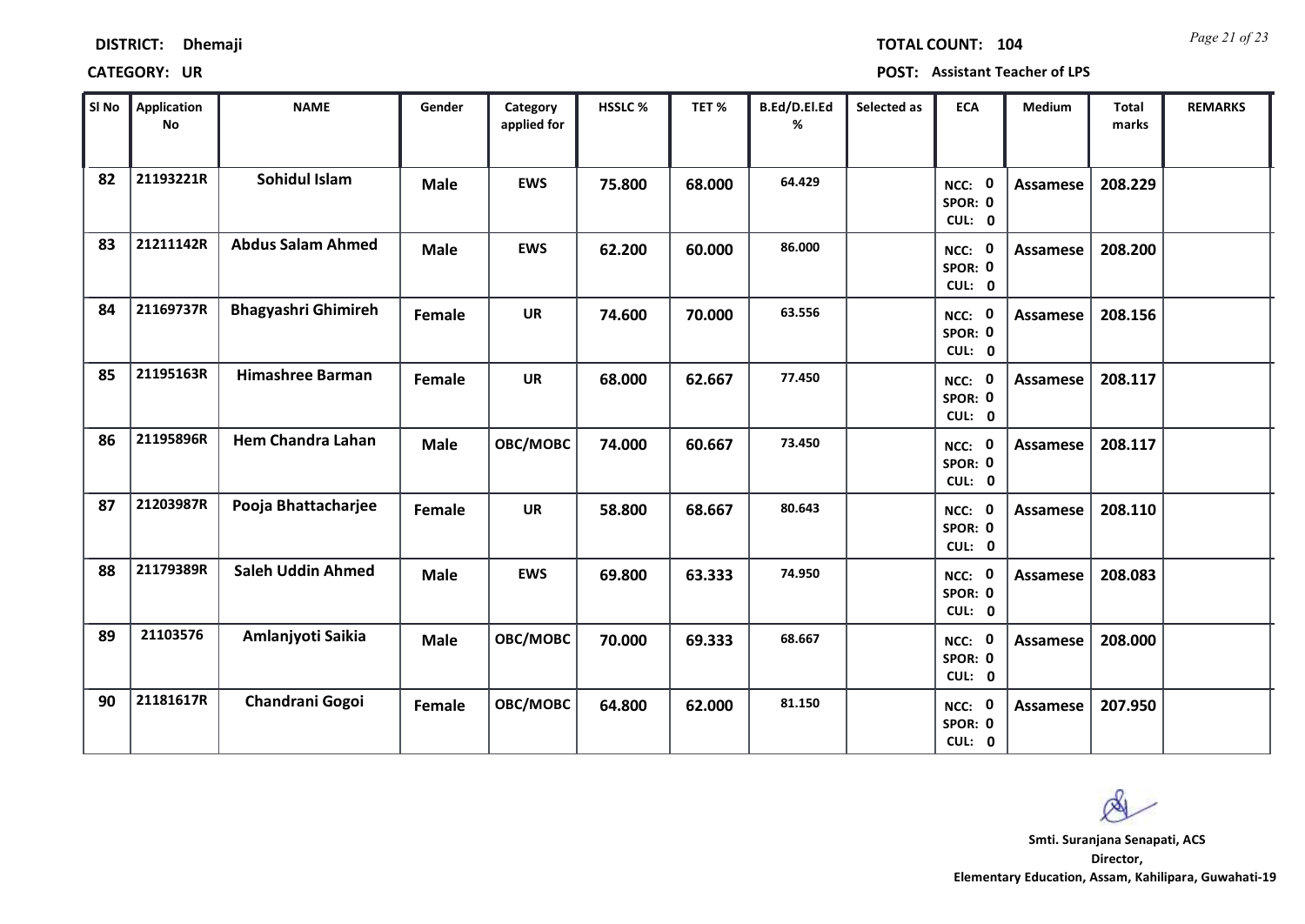| <b>DISTRICT:</b> | <b>Dhemaji</b> |
|------------------|----------------|
|------------------|----------------|

*Page 22 of 23* **TOTAL COUNT: 104**

| SI No | <b>Application</b><br><b>No</b> | <b>NAME</b>               | Gender      | Category<br>applied for | HSSLC % | TET %  | B.Ed/D.El.Ed<br>% | Selected as | <b>ECA</b>                  | <b>Medium</b>   | Total<br>marks | <b>REMARKS</b> |
|-------|---------------------------------|---------------------------|-------------|-------------------------|---------|--------|-------------------|-------------|-----------------------------|-----------------|----------------|----------------|
| 91    | 21212091R                       | <b>Soidur Rahman</b>      | <b>Male</b> | <b>EWS</b>              | 75.800  | 62.000 | 70.071            |             | NCC: 0<br>SPOR: 0<br>CUL: 0 | Assamese        | 207.871        |                |
| 92    | 21175212R                       | <b>Nur Islam</b>          | <b>Male</b> | <b>EWS</b>              | 78.800  | 62.667 | 66.357            |             | NCC: 0<br>SPOR: 0<br>CUL: 0 | Assamese        | 207.824        |                |
| 93    | 21171420R                       | <b>Inni Masud</b>         | <b>Male</b> | <b>EWS</b>              | 64.600  | 64.667 | 78.550            |             | NCC: 0<br>SPOR: 0<br>CUL: 0 | Assamese        | 207.817        |                |
| 94    | 21196188R                       | <b>Rahibul Hoque</b>      | <b>Male</b> | <b>EWS</b>              | 74.600  | 60.000 | 73.215            |             | NCC: 0<br>SPOR: 0<br>CUL: 0 | Assamese        | 207.815        |                |
| 95    | 21166575R                       | <b>Probal Moni Kalita</b> | <b>Male</b> | <b>EWS</b>              | 59.000  | 72.000 | 76.800            |             | NCC: 0<br>SPOR: 0<br>CUL: 0 | Assamese        | 207.800        |                |
| 96    | 21179673R                       | Queen Gogoi Dutta         | Female      | OBC/MOBC                | 70.600  | 60.000 | 77.200            |             | NCC: 0<br>SPOR: 0<br>CUL: 0 | <b>Assamese</b> | 207.800        |                |
| 97    | 21183712R                       | Siddik Ali                | <b>Male</b> | <b>EWS</b>              | 68.800  | 64.667 | 74.300            |             | NCC: 0<br>SPOR: 0<br>CUL: 0 | Assamese        | 207.767        |                |
| 98    | 21112406                        | Karabi Devi               | Female      | OBC/MOBC                | 71.200  | 68.000 | 68.556            |             | NCC: 0<br>SPOR: 0<br>CUL: 0 | <b>Assamese</b> | 207.756        |                |
| 99    | 21171410R                       | Jyotismita Boruah         | Female      | OBC/MOBC                | 74.400  | 64.667 | 68.667            |             | NCC: 0<br>SPOR: 0<br>CUL: 0 | Assamese        | 207.733        |                |

Ø